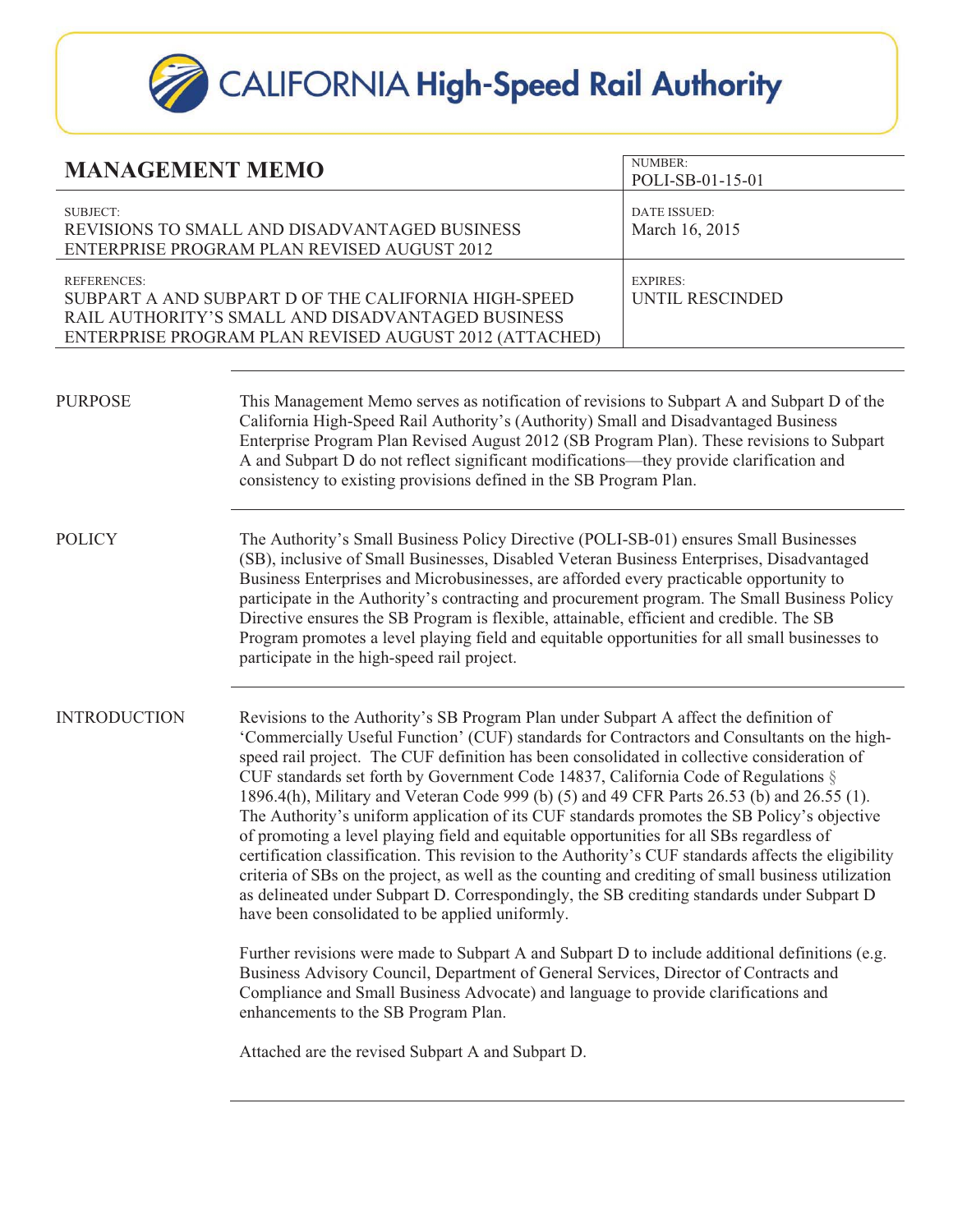| WHO IS AFFECTED                   | All applicable Contractors performing work on the high-speed rail project with small business<br>utilization contract requirements, inclusive of Small Businesses, Disabled Veteran Business<br>Enterprises, Disadvantaged Business Enterprises and Microbusinesses subject to requirements<br>in the California High-Speed Rail Authority's SB Program Plan.                                                                                                                                                                                                                                                                                                                                                                                                                                                                                                                                                                                                                                                                                                                                                                                                                                                                                                                                                                                                                                                                                                                                                                                                                                                                                                                                                                                                                                                                                                                                                                                                                                                                                                                                                                                                                                                                                                                                                                                                                                                                                                                                                                                                                                                                                                                                                                                                                       |  |
|-----------------------------------|-------------------------------------------------------------------------------------------------------------------------------------------------------------------------------------------------------------------------------------------------------------------------------------------------------------------------------------------------------------------------------------------------------------------------------------------------------------------------------------------------------------------------------------------------------------------------------------------------------------------------------------------------------------------------------------------------------------------------------------------------------------------------------------------------------------------------------------------------------------------------------------------------------------------------------------------------------------------------------------------------------------------------------------------------------------------------------------------------------------------------------------------------------------------------------------------------------------------------------------------------------------------------------------------------------------------------------------------------------------------------------------------------------------------------------------------------------------------------------------------------------------------------------------------------------------------------------------------------------------------------------------------------------------------------------------------------------------------------------------------------------------------------------------------------------------------------------------------------------------------------------------------------------------------------------------------------------------------------------------------------------------------------------------------------------------------------------------------------------------------------------------------------------------------------------------------------------------------------------------------------------------------------------------------------------------------------------------------------------------------------------------------------------------------------------------------------------------------------------------------------------------------------------------------------------------------------------------------------------------------------------------------------------------------------------------------------------------------------------------------------------------------------------------|--|
| <b>BACKGROUND</b>                 | Prior to the issuance of this Management Memo, under Subpart A of the SB Program Plan, the<br>Authority's CUF definition recognized three (3) separate CUF standards, in respective<br>accordance to Government Code 14837, California Code of Regulations § 1896.4(h), Military<br>and Veteran Code 999 (b) $(5)$ and 49 CFR Parts 26.53 (b) and 26.55 (1). The Authority's CUF<br>standards have been updated in order to be applied uniformly in collective consideration of the<br>aforementioned codes and regulations, the Authority deemed it necessary to administer a<br>uniform application to its methodology for counting and crediting of small business utilization.<br>Previously under Subpart D or the SB Program Plan, small business utilization was counted<br>and credited under three (3) separate categories, classified by a firm's verified certification as a<br>Small Business/Microbusiness, Disabled Veteran Business Enterprise or a Disadvantaged<br>Business Enterprise in accordance to Government Code 14837, California Code of Regulations<br>§ 1896.4(h), Military and Veteran Code 999 (b) (5) and the best practices of 49 CFR Parts<br>26.53 (b) and 26.55 (1).<br>Effective upon issuance of Management Memo POLI-SB-01-15-01, the attached revised<br>Subpart A will replace the referenced Subpart A language. Under the Authority's SB Program<br>Plan Subpart A, the Authority's CUF standards are defined as:<br>Commercially Useful Function (CUF): In collective consideration of CUF standards set forth<br>by Government Code 14837, California Code of Regulations § 1896.4(h), Military and Veteran<br>Code 999(b) (5) and 49 CFR Parts 26.53(b) and 26.55 (1), the Authority will uniformly apply<br>CUF Best Practices standards. A small, disadvantaged business, disabled veteran business and<br>microbusiness is deemed to perform a commercially useful function if the business meets the<br>following CUF standards:<br>1. Performs a commercially useful function when a SB is responsible for the execution of<br>a distinct element of work of the contract and is carrying out its responsibilities by<br>actually performing, managing, and supervising the work involved.<br>2. Performs work that is normal for its business services and functions.<br>3. Be responsible, with respect, to materials and supplies used on the contract, for<br>negotiating price, determining quality and quantity, ordering the material and<br>installing and paying for the material itself.<br>A SB does not perform a CUF if its role is limited to that of an extra participant in a<br>4.<br>transaction, contract, or project through which funds are passed in order to obtain the<br>appearance of SB participation. |  |
| <b>REVISED</b><br><b>LANGUAGE</b> |                                                                                                                                                                                                                                                                                                                                                                                                                                                                                                                                                                                                                                                                                                                                                                                                                                                                                                                                                                                                                                                                                                                                                                                                                                                                                                                                                                                                                                                                                                                                                                                                                                                                                                                                                                                                                                                                                                                                                                                                                                                                                                                                                                                                                                                                                                                                                                                                                                                                                                                                                                                                                                                                                                                                                                                     |  |
|                                   | 5. A SB does not perform a CUF if it does not perform or exercise responsibility for at<br>least 30 percent of the total cost of its contract with its own work force, or the SB<br>subcontracts a greater portion of the work of a contract than would be expected on the<br>basis of normal industry practice for the type of work involved.                                                                                                                                                                                                                                                                                                                                                                                                                                                                                                                                                                                                                                                                                                                                                                                                                                                                                                                                                                                                                                                                                                                                                                                                                                                                                                                                                                                                                                                                                                                                                                                                                                                                                                                                                                                                                                                                                                                                                                                                                                                                                                                                                                                                                                                                                                                                                                                                                                      |  |
|                                   | Effective upon issuance of Management Memo POLI-SB-01-15-01, the attached revised<br>Subpart D will replace the referenced Subpart D language. Under the Authority's SB Program<br>Plan Subpart D, the following SB crediting standards apply:                                                                                                                                                                                                                                                                                                                                                                                                                                                                                                                                                                                                                                                                                                                                                                                                                                                                                                                                                                                                                                                                                                                                                                                                                                                                                                                                                                                                                                                                                                                                                                                                                                                                                                                                                                                                                                                                                                                                                                                                                                                                                                                                                                                                                                                                                                                                                                                                                                                                                                                                      |  |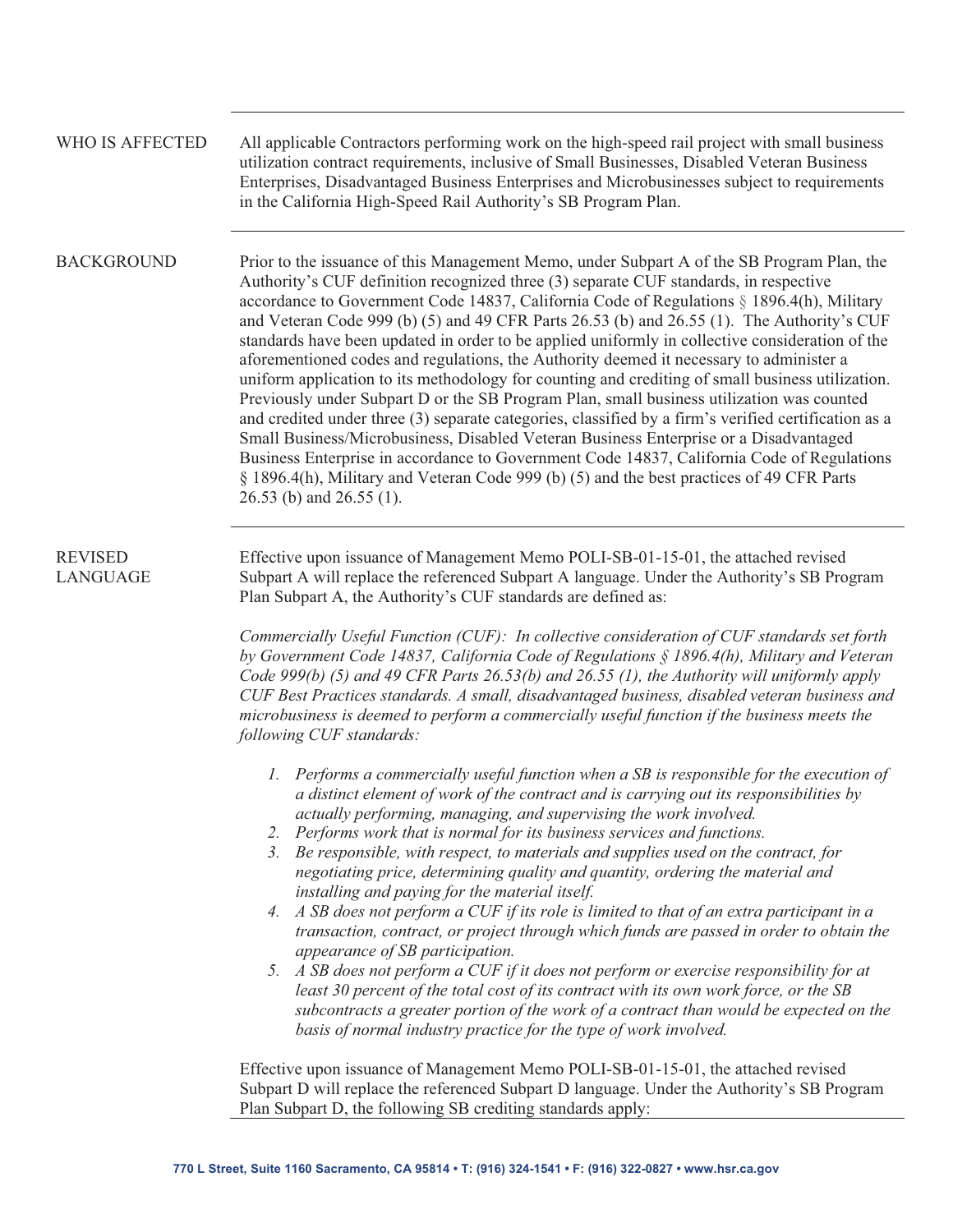*The following guidelines apply in calculating SB utilization toward meeting the goal in collective consideration of Government Code 14837, California Code of Regulations § 1896.4(h), Military and Veteran Code 999(b) (5) and the best practices of 49 CFR Part 26.53 and 26.55, as applicable:* 

- *a) Only work proposed to be performed by a SB's own work forces (including cost of supplies, materials and equipment leases) obtained by the SB for the work of the contract, except supplies and equipment the subcontractor purchases and/or leases from the Contractor or its affiliate. To count DBE participation toward meeting a goal, each DBE firm must be certified in a NAICS code applicable to the kind of work the firm would perform on the contract;*
- *b) When a SB subcontracts part of the work of its contract to another firm, the value of the subcontracted work may be counted toward SB goals only if the SB subcontractor is itself a certified SB. Work that a SB subcontracts to a non- SB firm does not count toward SB goals. A SB should perform at least 30 percent of the total cost of its contract with its own workforce.*
- *c) In instances of joint venture, the joint venture may only count toward its SB goal the portion of work proposed to be performed by the SB partnering firm, which meets certification, ownership and control standards.*
- *d) A Contractor may count toward its SB goal, only expenditures to firms that are proposed to perform a commercially useful function on that contract. A SB performs a commercially useful function when it is responsible for execution of the work of the contract and is carrying out its responsibilities by actually performing, managing and supervising the work involved.*
- *e) A Contractor may count toward its SB goal, 100 percent of its expenditures for materials and supplies required under the contract and obtained from a SB regular dealer or a SB manufacturer. For purposes of this section, a manufacturer is a firm that operates or maintains a factory or establishment that produces on the premises the materials and supplies obtained by the Contractor. A regular dealer is a firm that owns, operates or maintains a store, warehouse or other establishment in which the materials or supplies required for performance of the contract are bought, kept in stock and regularly sold to the public in the usual course of business.*
- *f) A Contractor may count towards its SB goal, fees and commissions paid to SB firms that are not manufacturers or regular dealers, provided that the fees or commissions are determined to be reasonable and not excessive, as compared to fees customarily allowed for similar services.*
- *g) Special Provisions for Trucking The Contractor may count towards its goal, all transportation services provided by SB trucking firms, who can demonstrate control of trucking operations for which it seeks credit and it owns, insures and operates, using drivers it employs in the performance of the contract. The SB must itself own and operate at least one fully licensed, insured and operational truck used on the contract. The SB trucking firm may lease trucks from another SB firm, including an owneroperator who is certified as a SB. The SB who leases trucks from another SB receives credit for the total value of the transportation services the lessee SB provides on the*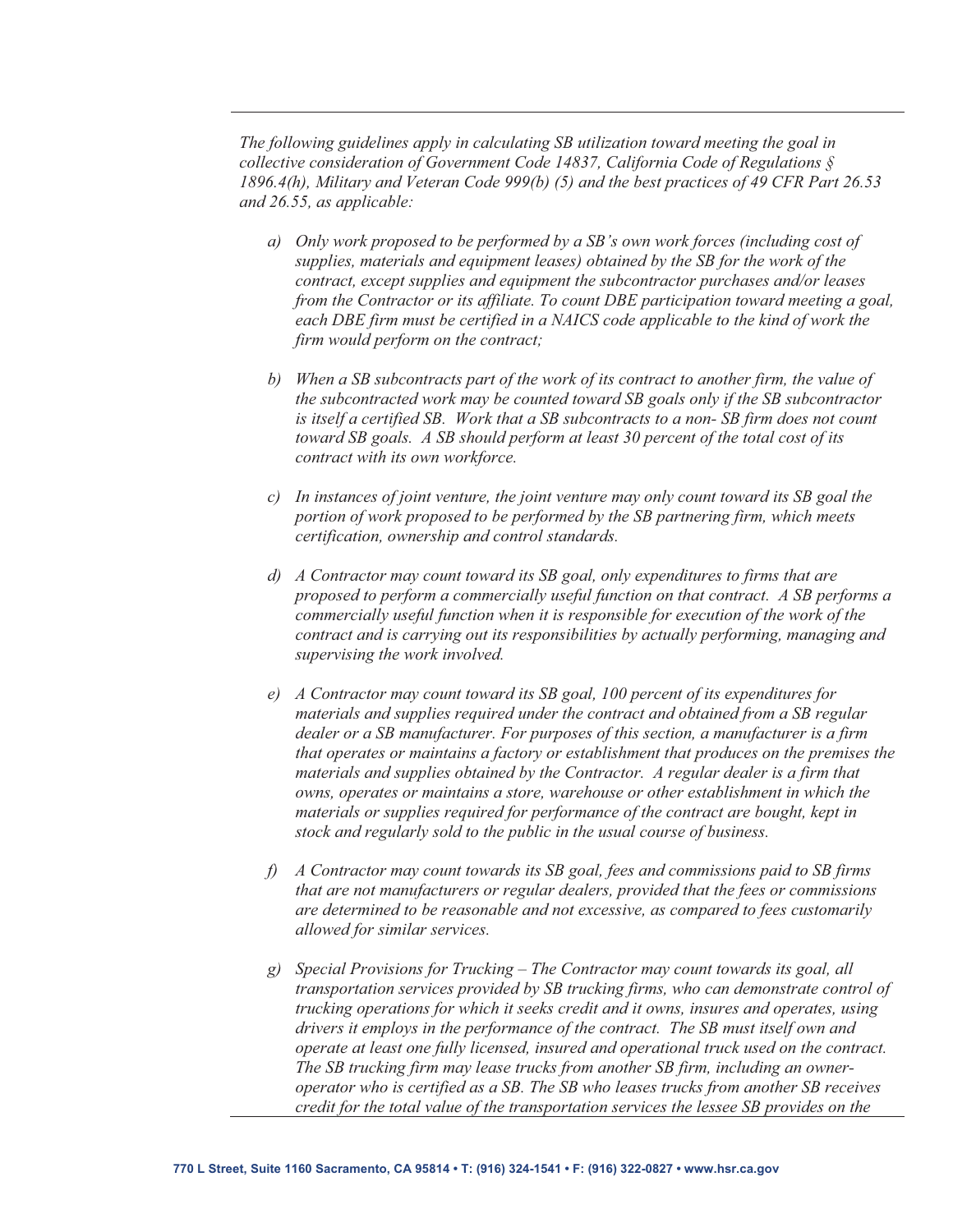*contract. The SB may also lease trucks from a non- SB firm, including an owneroperator. The SB who leases trucks from a non- SB is entitled to credit only for the fee or commission it receives as a result of the lease arrangement. The SB does not receive credit for the total value of the transportation services provided by the lessee, since these services are not provided by a SB.*

*h) In cases where the SB certification has ceased during the performance period of the contract, the Contractor will continue to report the dollar value of the worked performed to the Authority on the monthly SB Utilization report.*

*Failure to Demonstrate Performance of a CUF*

*A SB who fails to demonstrate performance of a CUF when bidding as a Prime Contractor or subcontract will result in not counting as a SB towards the goal.*

*In collective consideration of Government Code 14842, Public Contract Code§ 10115.10 (a) (]), Military and Veteran Code 999 and the best practices of 49 CFR Part 26.107(a), the following may be imposed on a business that obtains SB certification by having given incorrect, incomplete or fraudulent information and has been awarded a contract because of its affiliation as a certified SB to which it would not have been awarded otherwise:*

- *1. Pay to the State any difference between the contract amount and what the State's costs would have been if the contract had been properly awarded.*
- *2. Pay to the awarding State agency and the department an amount that is equal to the costs incurred to investigate the small business certification.*
- *3. Be assessed a penalty in an amount of not more than ten (10) percent of the amount of the contract involved.*
- *4. The SB will be suspended from business with the State for a period of not less than 3 years and not more than 10 years.*
- *5. Initiate suspension or debarment proceedings against the SB under 2 CFR Parts 180 and 1200.*
- *6. Material breach of contract which may result in termination of the contract or other remedy that the Authority deems appropriate.*

Further revisions were made to Subpart A and Subpart D, as necessary, to include additional clarifications and enhancements to the SB Program Plan. In the attached revised Subpart A and Subpart D, adjacent lines on the left of the document delineate where revisions were made.

CONTACT Jose L. Camarena Director of Contract Compliance P: (559) 375-3950 E: [jose.camarena@hsr.ca.gov](mailto:jose.camarena@hsr.ca.gov)

SIGNATURE

 Signed: Jeff Morales, Chief Executive Officer California High-Speed Rail Authority

 $D_{\text{late}}$ March 16, 2015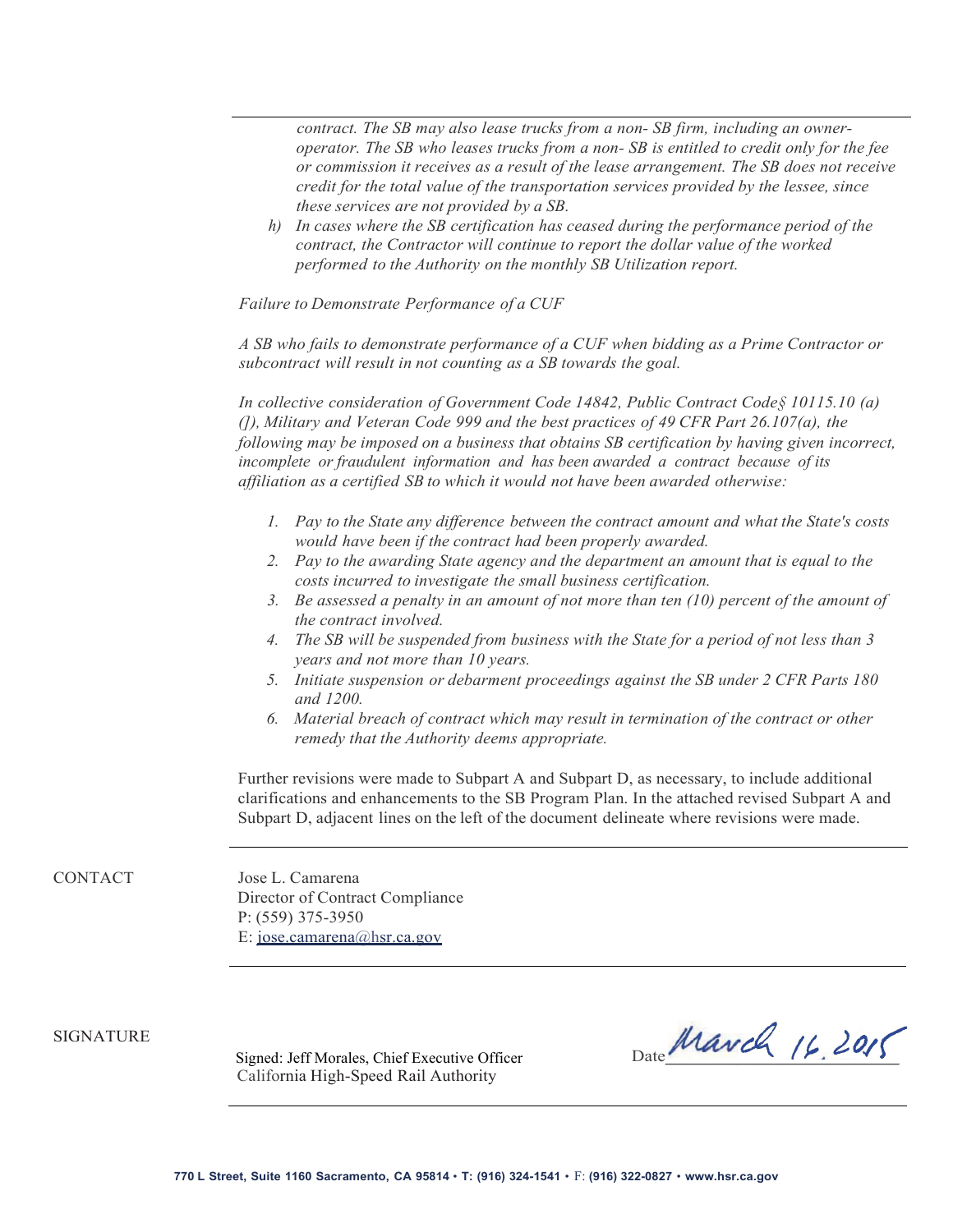

# **California** High Speed Rail Authority



*u t i State of California Edmund G. Brown Jr. Governor* 



MANAGEMENT MEMO TO SMALL AND DISADVANTAGED BUSINESS ENTERPRISE PROGRAM PLAN

The Management Memo No. POLI-SB-01-15-01 is to Authority Small and Disadvantaged Business Enterprise address refinements to the California High-Speed Rail

Program Plan, in particular to Subpart A and Subpart D.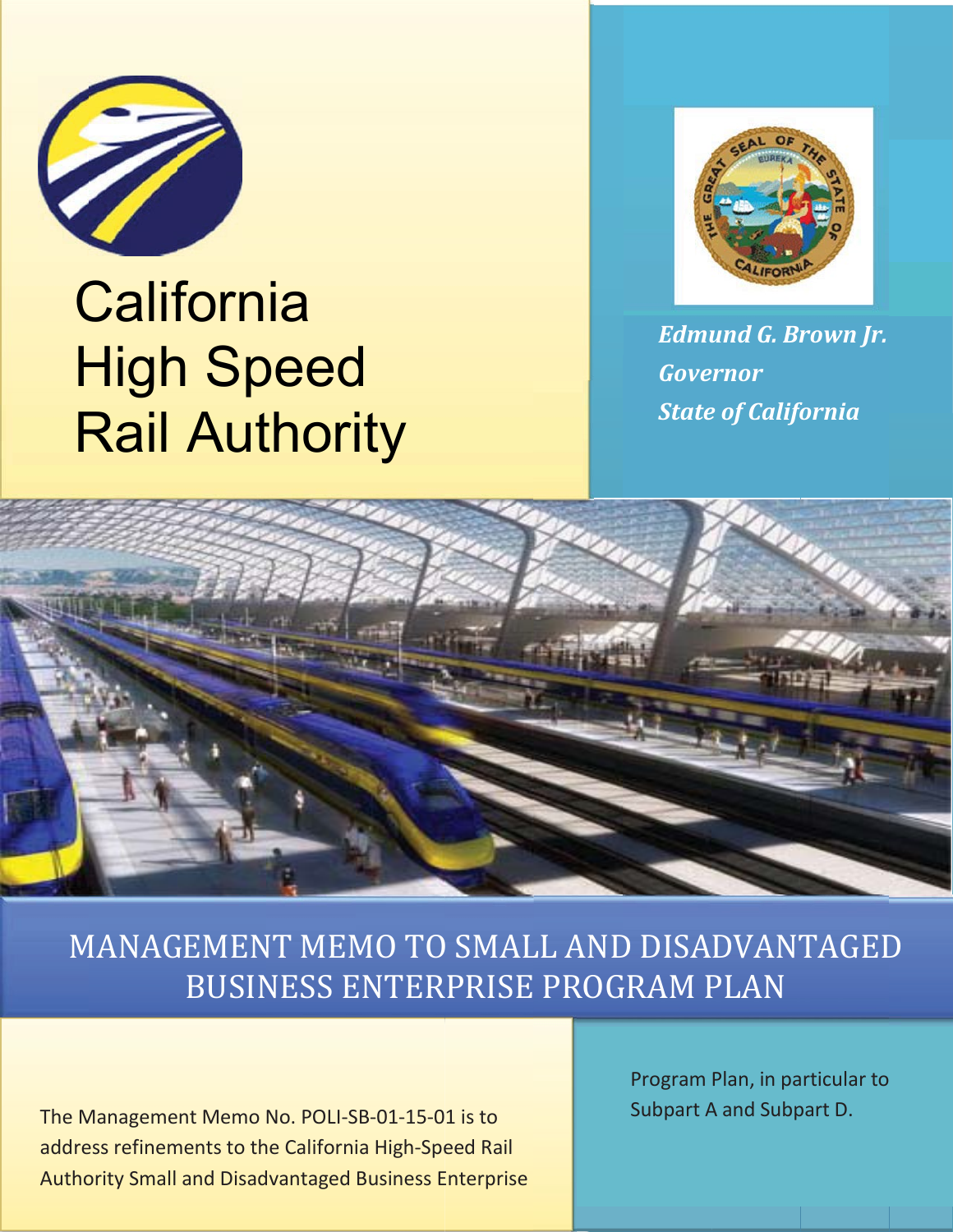## **I. SUBPART A: GENERAL REQUIREMENTS**

#### $LA.$ **I.A. Program Authority and Applicability**

Pursuant to the Authority's project funding assurances, the SB Program is authorized by Executive Order S-02-06; and by Title VI of the Civil Rights Act of 1964 and related statutes.

This SB Program is applicable to the Authority's State financially assisted and federal USDOT-- Federal Railroad Administration (FRA) financially assisted projects. The Authority will require strict compliance in meeting the program objectives and corresponding requirements by Authority staff, its Consultants, Contractors and subcontractors, regardless of tier.

The SB Program:

- 1. Complies with State laws and federal regulations and financial assistance agreements;
- 2. Meets legal standards of application;
- 3. Ensures non-discrimination in the award of State and USDOT-assisted contracts; and
- 4. Reaffirms the Authority's commitment to fairness and the principles of equal opportunity.

In the event of any conflicts or inconsistencies between the federal regulations and the SB Program with respect to DOT-assisted contracts, the federal regulations shall prevail.

#### **Contracts**

The Authority recognizes that certain modifications are necessary to adapt the SB Program for use in connection with the construction of the high-speed rail system. The SB Program plan provisions will be modified for construction, professional services, and supplier and manufacturer procurements.

#### $LR$ **Definitions I.B. Definitions**

Some of the most common terms, as used in the SB Program, are defined as:

**Business Advisory Council (BAC):** The BAC serves as a forum to provide essential input and advisement to the Authority in implementing its policies and practices that affect and/or impact Small Business utilization and participation in the Authority's contracting programs.

**Business Registry:** A list of all contractors, SBs and non-SBs that have expressed an interest in bidding on the Authority's prime contracts and subcontracts. The purpose of this list is to provide as accurate data as possible about the availability of SBs and non-SBs who seek to work on Authority contracts.

**California Unified Certification Program (CUCP):** One-stop certification clearinghouse, enabling applicants to apply once for DBE certification, which will be honored by all USDOT recipients in the state of California.

**Commercially Useful Function (CUF):** In collective consideration of CUF standards set forth by Government Code 14837, California Code of Regulations § 1896.4(h), Military and Veteran Code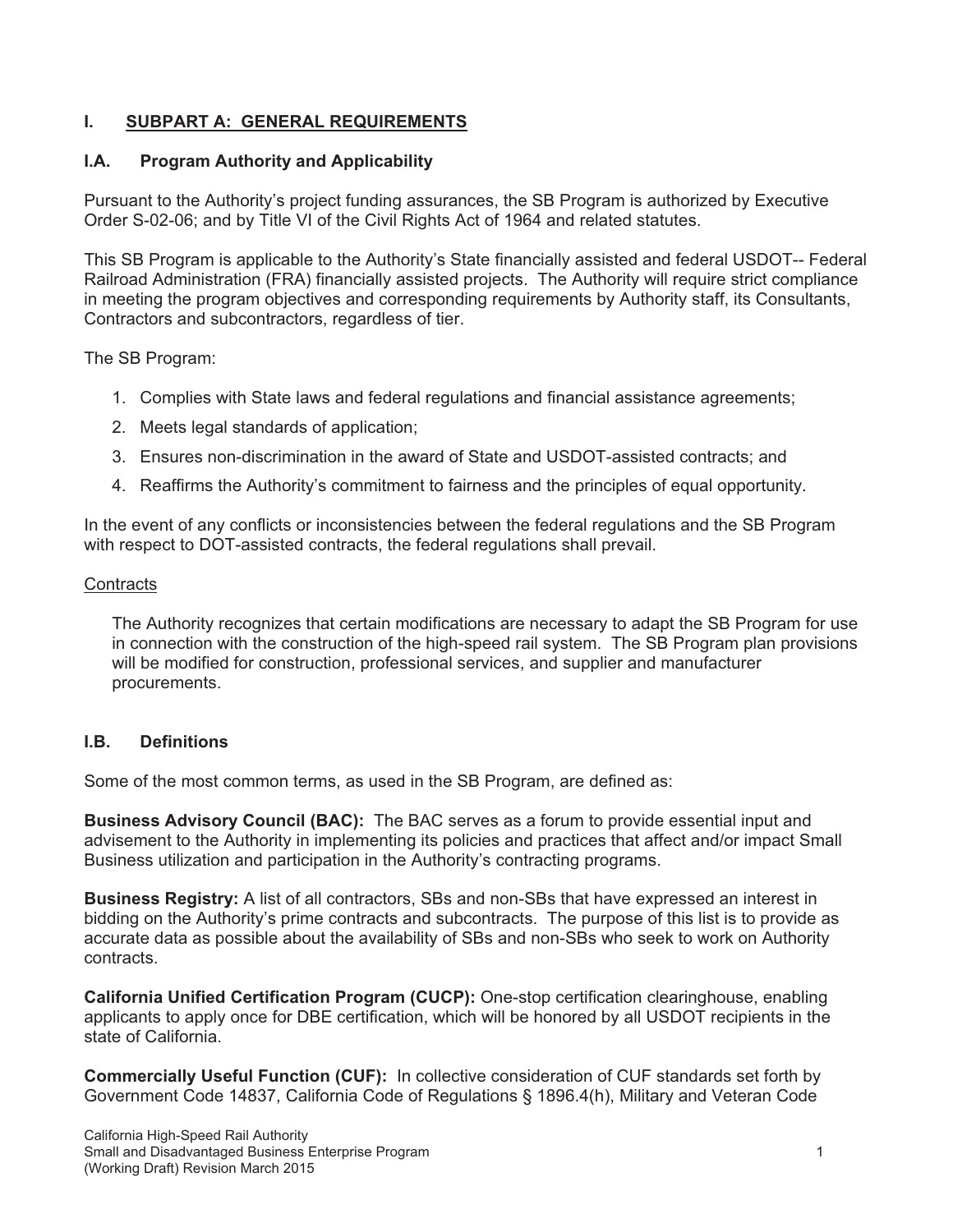999(b) (5) and 49 CFR Parts 26.53(b) and 26.55 (1), the Authority will uniformly apply CUF Best Practices standards. A small, disadvantaged business, disabled veteran business and microbusiness is deemed to perform a commercially useful function if the business meets the following CUF standards:

- 1. Performs a commercially useful function when a SB is responsible for the execution of a distinct element of work of the contract and is carrying out its responsibilities by actually performing, managing, and supervising the work involved.
- 2. Performs work that is normal for its business services and functions.
- 3. Be responsible, with respect, to materials and supplies used on the contract, for negotiating price, determining quality and quantity, ordering the material and installing and paying for the material itself.
- 4. A SB does not perform a CUF if its role is limited to that of an extra participant in a transaction, contract, or project through which funds are passed in order to obtain the appearance of SB participation.
- 5. A SB does not perform a CUF if it does not perform or exercise responsibility for at least 30 percent of the total cost of its contract with its own work force, or the SB subcontracts a greater portion of the work of a contract than would be expected on the basis of normal industry practice for the type of work involved.

**Compliance:** A Contractor has correctly implemented the requirements of the SB Program.

**Contract:** A legally binding relationship obligating a seller to furnish supplies or services (including, but not limited to construction and professional services) and the buyer to pay for them.

**Contractor:** One who participates, through a prime contract, in the Authority's Design-Build program. In this SB Program, Contractor shall also mean--Design-Builder, Master Contractor, Prime Contractor and Prime Consultant.

**Department of General Services (DGS)**: The California Department of General Services.

**Department of Transportation or USDOT:** The U.S. Department of Transportation, including the Office of the Secretary, the Federal Railroad Administration, Federal Highway Administration (FHWA), the Federal Transit Administration (FTA), and the Federal Aviation Administration (FAA). U.S. Department of Transportation is also synonymous with Operating Administration.

**DBE Certification:** A certification issued to a firm by a certifying member agency of the California Unified Certification Program (CUCP) which has been determined to meet all the requirements in accordance with 49 CFR Part 26. All certification determinations are evidenced by a letter of DBE certification issued by the certifying CUCP member. Refer to the DBE Directory for a listing of DBE firms.

**Director of Contract Compliance:** The Director of Contract Compliance is responsible for the Authority's Contract Compliance division to ensure that Contractors are compliant with the Authority's SB Program, Labor Compliance, Community Benefits Agreement and National Targeted Hiring Initiative programs and policies.

**DOT-Assisted Contract:** A contract funded in whole or in part with USDOT financial assistance, including letters of credit, grants or loan guarantees.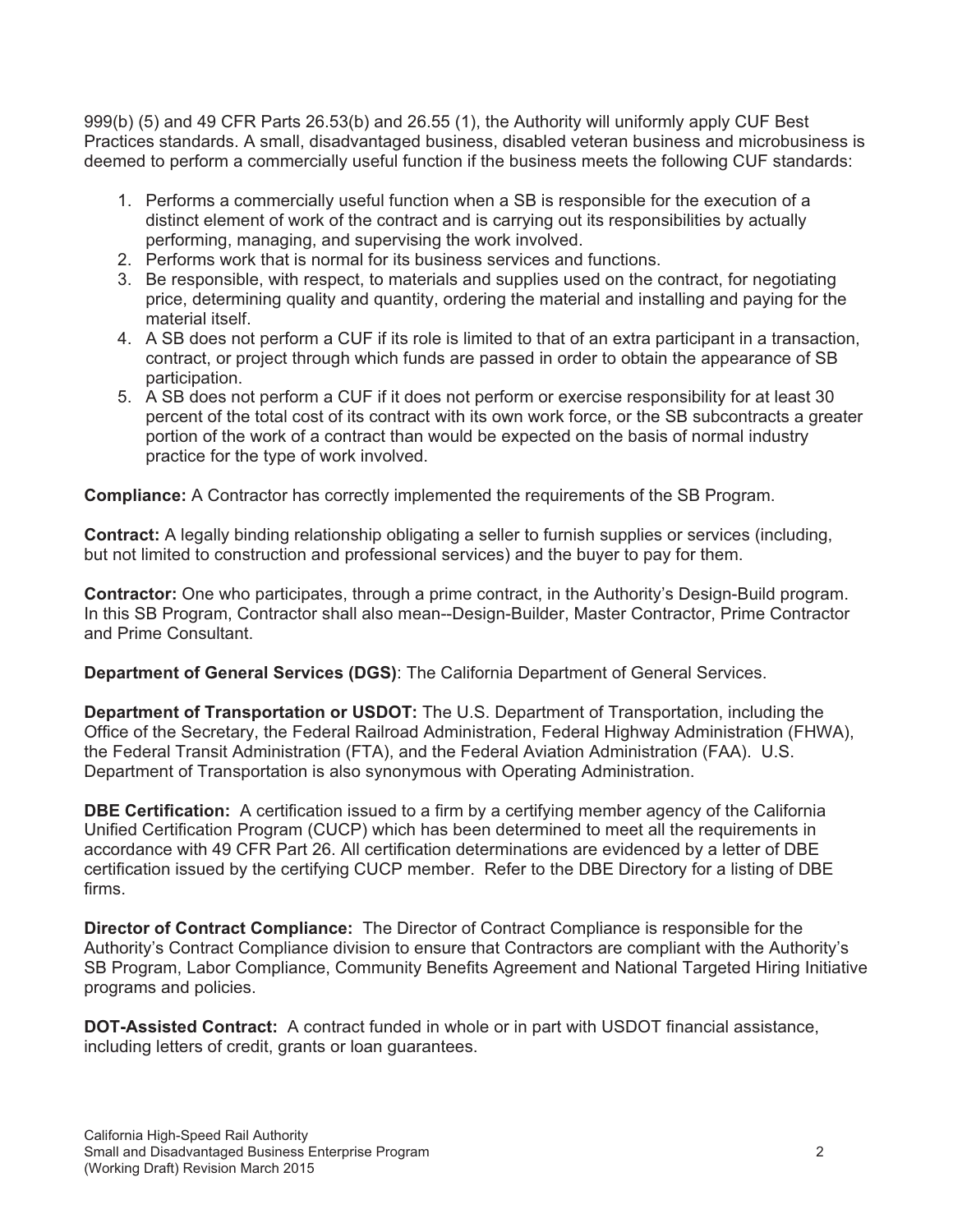**Goal:** A numerically expressed objective, which the Authority or its Contractors are required to make Good Faith Efforts to achieve.

**Good Faith Efforts:** Efforts to achieve the established SB goal or other requirements which, by their scope, intensity, and appropriateness to the objective, can reasonably be expected to fulfill the Authority's SB Program requirement.

**North American Industrial Classification System (NAICS):** The five to six digit classification number which best describes the primary business of a firm. The NAICS is described in the North American Industry Classification Manual—United States, which is available at the U.S. Census Bureau website: [www.census.gov/eos/www/naics](http://www.hsr.ca.gov/)

**Non-Compliance:** A Contractor who has not correctly implemented the requirements of the SB Program.

**Professional Services:** Professional services that are infrequent, technical or unique functions performed by independent Contractors or consultants whose occupation is the rendering of such services.

**Race-Conscious Measure:** A program or portion thereof that focuses specifically on assisting only DBEs, including women-owned DBEs, by the development and inclusion of a numeric participation goal.

**Race-Neutral Measure:** A program or portion thereof that, assists all small businesses regardless of ownership through community outreach and awareness programs to participate successfully in the Authority's procurement program. For the purposes of the SB Program, "race neutral" includes gender neutrality.

**Small Business Administration (SBA):** The United States Small Business Administration.

**Small Business Advocate:** The Small Business Advocate shall be responsible for the development and implementation of a statewide Small Business outreach program to achieve the Authority's policies and goals for Small Business participation and utilization in the high-speed rail program.

**Small Business Concern:** In order to be as inclusive as possible to small businesses for the purpose of a federal aid project, the Authority recognizes a Small Business Concern to include certified Small Businesses (SB), Disadvantaged Business Enterprises (DBE), Disabled Veteran Business Enterprises (DVBE) and Microbusinesses. With respect to firms seeking to participate as SB or DBE in DOTassisted contracts, a business which meets the definition contained in Section 3 of the Small Business Act and the U.S. Small Business Administration regulations implementing it (13 CFR Part 121) that also does not exceed the cap on average annual gross receipts specified in 49 CFR Part 26.65 (b)., as set forth below:

**Disadvantaged Business Enterprise (DBE) –** A for-profit small business concern that is at least 51 percent owned by one or more individuals who are both socially and economically disadvantaged. In the case of a corporation, 51 percent of the stock is owned by one or more such individuals; and, whose management and daily business operations are controlled by one or more of the socially and economically disadvantaged individuals who own it and has been certified as a Disadvantaged in accordance with 49 C.F.R. Part 26. The Authority recognizes DBE certifications issued by the California Unified Certification Program (CUCP).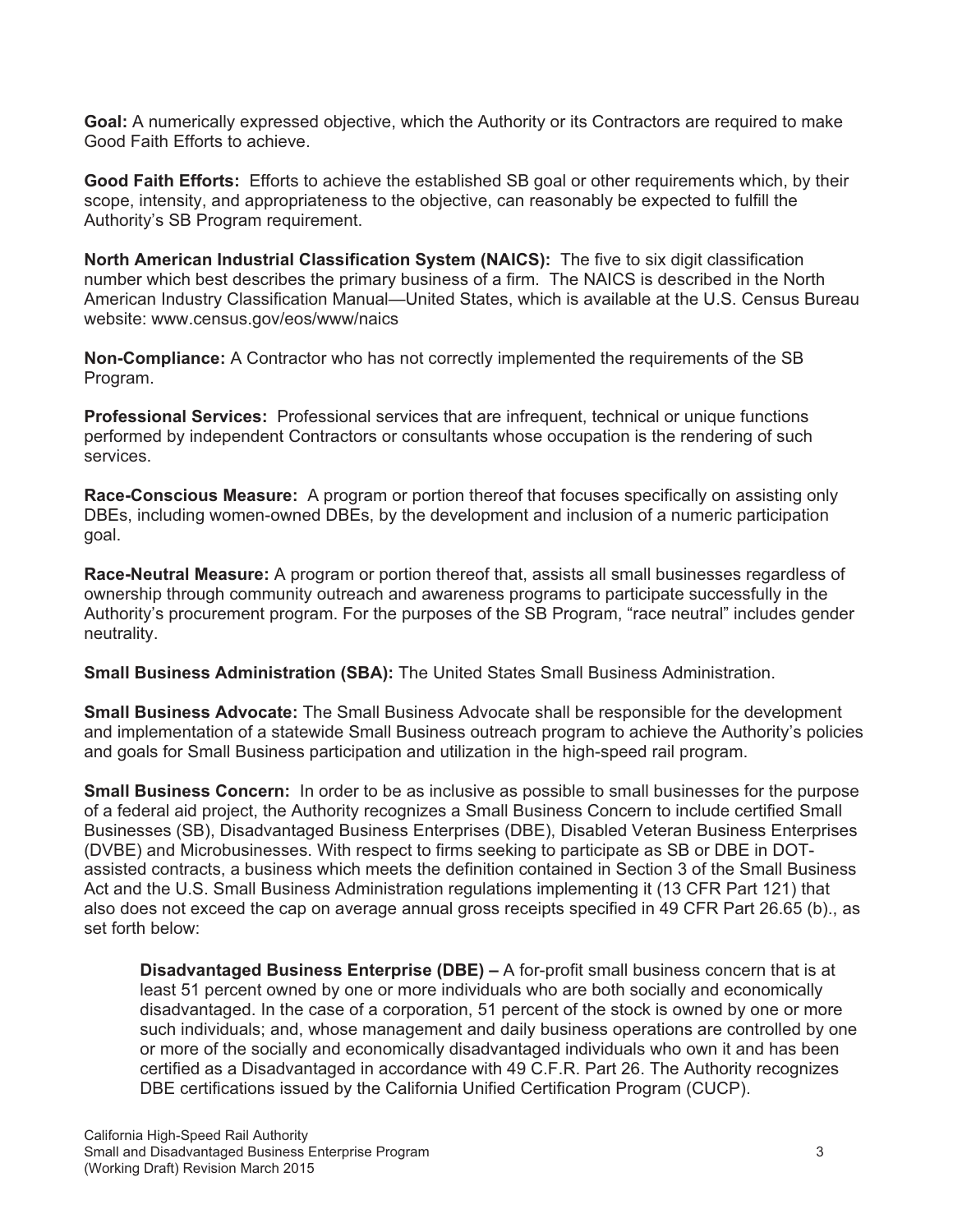**Disabled Veteran Business Enterprise (DVBE) –** A for-profit small business concern that is at least 51 percent owned by a veteran of the United States Military who has at least a 10 percent service-connected disability. To qualify as a Disabled Veteran Business Enterprise, the business must have received the appropriate certification issued by the California Department of General Services.

**Microbusiness (MB) –** A for-profit small business concern with gross annual receipts of less than \$3,500,000; or, if the small business is a manufacturer, with 25 or fewer employees. The Authority recognizes Microbusiness certifications issued by the California Department of General Services.

**Small Business (SB)** – A for-profit small business that meets the requirements and eligibility criteria set forth by the U.S. Small Business Administration 8(a) program or California Department of General Services for certification as a Small Business.

Under the California Department of General Services definition, a Small Business is independently owned and operated, with its principal office located in California, and with owners living in California, has grossed \$14 million or less over the previous three (3) tax years, and is not dominant in its field of operations. This certification is issued by the California Department of General Services. The Small Business participation will be counted toward the Authority's overall Small Business utilization goal.

circumstances beyond the individual's control. **Socially and Economically Disadvantaged Individual:** Any individual who is a citizen (or lawfully admitted permanent resident) of the United States and who has been subjected to racial or ethnic prejudice or cultural bias within American society because of his or her identify as a member of groups and without regard to his or her individual qualities. The social disadvantage must stem from

- $(1)$  Any individual who a recipient finds to be a socially and economically disadvantaged individual on a case by case basis. An individual must demonstrate that he or she has held himself or herself out, as a member of a designated group if you require it.
- (2) Any individual in the following groups, members of which are rebuttably presumed to be socially and economically disadvantaged:
	- (i) "Black Americans" which includes persons having origins in any of the Black racial groups of Africa;
	- (ii) "Hispanic Americans" which includes persons of Mexican, Puerto Rican, Cuban, Dominican, Central or South American, or other Spanish or Portuguese culture or origin, regardless of race;
	- (iii) "Native Americans" which includes persons who are enrolled members of a federally or State recognized Indian tribe, Alaska Natives or Native Hawaiians;
	- (iv) "Asian Pacific Americans" which includes persons whose origins are from Japan, China, Taiwan, Korea, Burma (Myanmar), Vietnam, Laos, Cambodia (Kampuchea), Thailand, Malaysia, Indonesia, the Philippines, Brunei, Samoa, Guam, the U.S. Trust Territories of the Pacific Islands (Republic of Palau), Republic of the Northern Marianas Islands, Samoa, Macao, Fiji, Tonga, Kirbati, Tuvalu, Nauru, Federated States of Micronesia, or Hong Kong;
	- (v) "Subcontinent Asian Americans" which includes persons whose origins are from India, Pakistan, Bangladesh, Bhutan, the Maldives Islands, Nepal or Sri Lanka;(vi) Women;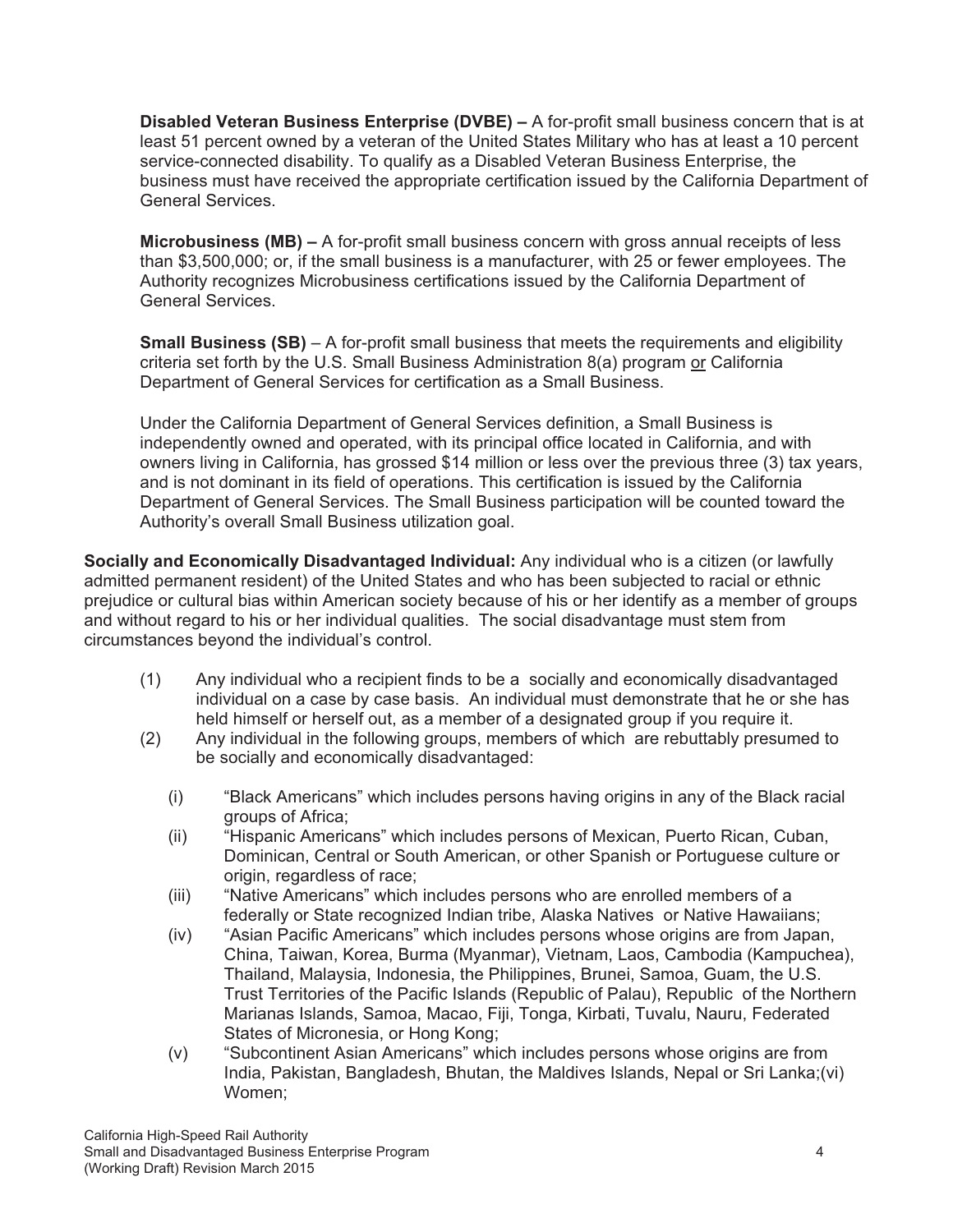(vii) Any additional groups whose members are designated as socially and economically disadvantaged by the SBA, at such time as the SBA designation becomes effective.

Being born in a particular country does not, standing alone, mean that a person is necessarily a member of one of the groups listed in this definition.

**Subcontractor:** (a) Prior to contract award, any person with whom the Offeror proposed to enter into a subcontract for any part of the work, or that will enter into a sub-subcontract for any part of the work, at any tier; or (b) after contract award, any person with whom the Contractor has entered into a subcontract for any part of the work, or with whom the Contractor has entered into a subcontractor for any part of the work, or with whom any subcontractor has further subcontracted any part of the work, at all tiers. In this SB Program, Subcontractor shall also mean—Supplier, Vendor, and Services, to include general and professional services, regardless of tier.

#### $l.C.$ **I.C. Non-discrimination Requirements**

The Authority will not exclude any person from participation in, deny any person the benefits of, or otherwise discriminate against anyone in connection with the award and performance of any contract.

In administering its SB Program, the Authority will not, directly or through contractual or other arrangements, use criteria or methods of administration that have the effect of defeating or substantially impairing the accomplishment of the objectives of the SB Program with respect to individuals of a particular race, color, sex, disability or national origin.

In accordance with Title VI of the 1964 Civil Rights Act and related statutes, Contractors and Consultants, regardless of tier, shall comply with the following non-discrimination requirements:

A. **Compliance with regulations:** The Contractor shall comply with regulations relative to Title VI (non-discrimination in federally-assisted programs of the U.S. Department of Transportation - Title 49 CFR Part 21 and Part 26.7 - Effectuation of Title VI of the 1964 Civil Rights Act). Title VI provides that the recipients of federal assistance will implement and maintain a policy of nondiscrimination in which no person shall, on the basis of race, color, sex or national origin, be excluded from participation in, denied the benefits of or subject to discrimination under any program or activity by the recipients of federal assistance or their assignees and successors in interest.

B. **Non-discrimination:** The Contractor, with regard to the work performed by it during the Agreement shall act in accordance with Title VI. Specifically, the Contractor shall not discriminate on the basis of race, color, sex or national origin in the selection and retention of subcontractors, including procurement of materials and leases of equipment. The Contractor shall not participate either directly or indirectly in the discrimination prohibited by 49 CFR Part 21.5 et. seq. of the USDOT's regulations, including employment practices.

C. **Solicitations for Subcontracts, Including Procurements of Services, Materials and Equipment:** In all solicitations, either by competitive bidding or negotiation made by the Contractor for work to be performed under a subcontract, including procurements of materials or leases of equipment, each potential subcontractor or supplier shall be notified by the Contractor of the Contractor's obligations under this Agreement and the regulations relative to non-discrimination on the grounds of race, color sex or national origin.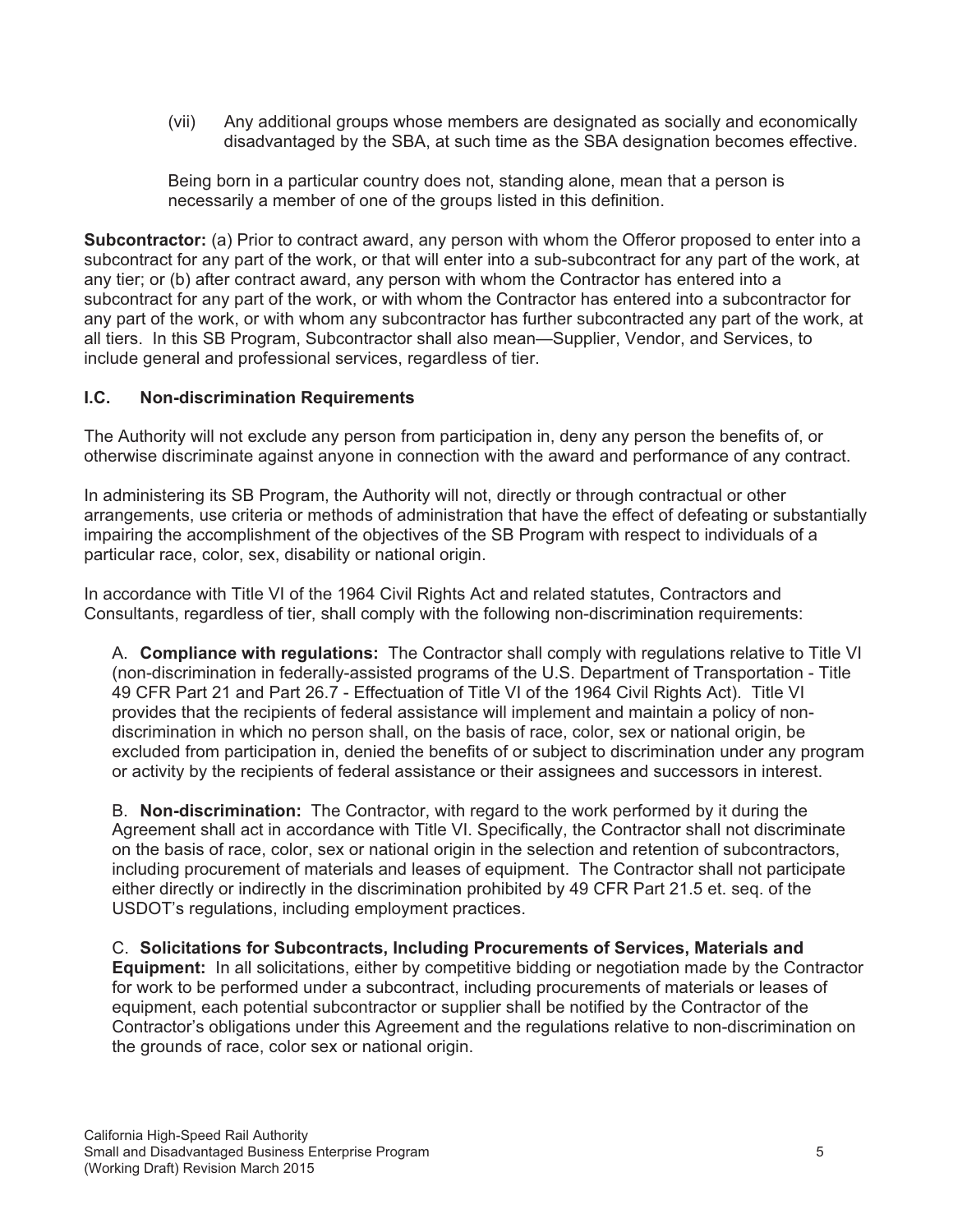D. **Information and Reports:** The Contractor shall provide all information and reports required by the Regulations, or directives issued pursuant thereto, and shall permit access to its books, records, accounts, other sources of information, and facilities as may be determined by the Authority or any duly authorized representative of the federal government to be pertinent to ascertain compliance with such regulations or directives. Where any information required of a Contractor is in the exclusive possession of another who fails or refuses to furnish this information, the Contractor shall so certify to the Authority, or any duly authorized Federal Agency as appropriate, and shall set forth what efforts it has made to obtain the information.

E. **Sanctions for Non-compliance:** In the event of the Contractor's non-compliance with the nondiscrimination provisions of this Agreement, the Authority shall impose such Agreement sanctions as it or any federal funding agency may determine to be appropriate, including, but not limited to:

- 1) Withholding of payments to the Contractor under the Agreement until the Contractor complies, and/or
- 2) Cancellation, termination or suspension of the Agreement, in whole or in part.

**Incorporation of Provisions:** The Contractor shall include the provisions of paragraphs (A) through (E) in every subcontract, including procurements of materials and leases of equipment, unless exempt by the regulations or directives issued pursuant thereto. The Contractor will take such action with respect to any subcontractor or procurement as the Authority or any federal funding agency may direct as a means of enforcing such provisions including sanctions for noncompliance.

The following clause should be placed, in USDOT-assisted contract and in subcontract language, regardless of tier:

*The Contractor, subrecipient, or subcontractor shall not discriminate on the basis of race, color, or national origin or sex in the performance of this contract. The Contractor shall carry out applicable requirements of 49 CFR Part 26 in the award and administration of DOT assisted contracts. Failure by the Contractor to carry out these requirements is a material breach of this contract, which may result in the termination of this contract or such other remedy as the Authority deems appropriate, which may include, but is not limited to (1) withholding monthly progress payments, (2) assessing sanctions, (3) liquidated damages, and/or (4) disqualifying the Contractor from future bidding as non-responsible* 

#### For Solely State Funded Contracts

In accordance with State non-discrimination program requirements as set forth in Government Code Section 12990 et seq and Title 2, California Code of Regulations, Division 4, Chapter 5, Sections 8103, 8104, 8108 and 8113 (unless exempted pursuant to Section 8115) Contractors or subcontractor firms with 50 or more employees shall provide a description of the firm's nondiscrimination plan designed to eliminate discrimination based on race, color, religion, age, sex, sexual orientation, disability or national origin.

Each firm (Contractor or subcontractor) with fewer than 50 employees must provide a statement indicating that the firm has fewer than 50 employees and is therefore exempt from the Nondiscrimination Plan requirement.

Refer to Subpart C: Administrative Requirements, Section F. Contract Monitoring and Compliance for information on administrative sanctions.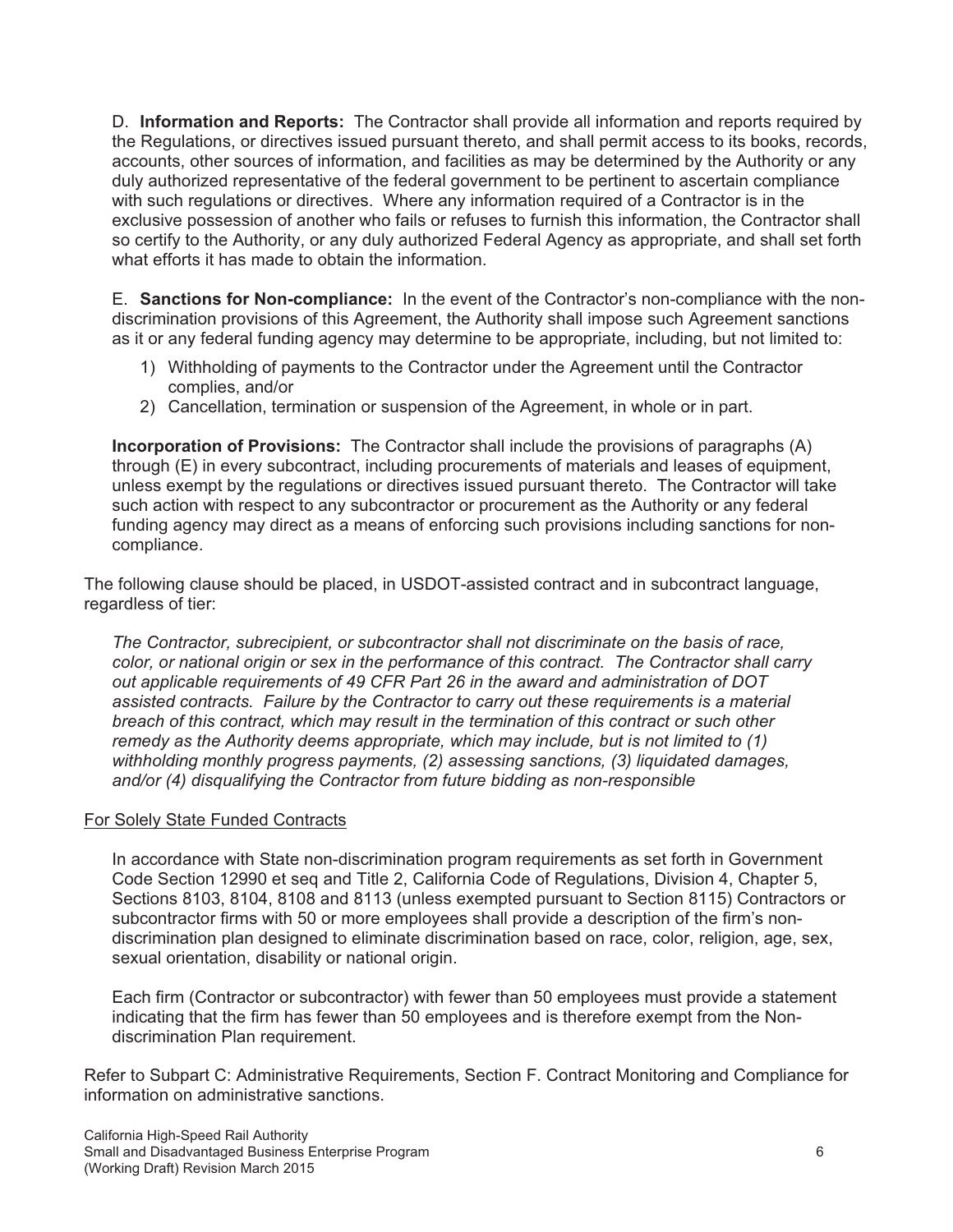#### I.D. Federal Financial Assistance Agreements

 with the best practices of 49 CFR Part 26, where applicable. The Subrecipient may implement an Pursuant to Public Utilities Code 185036(d) the Authority may enter into a cooperative or joint development agreement with local governments or private entities (collectively Subrecipient). As a condition of receiving federal financial assistance funds, the Subrecipient must adhere to nondiscrimination program requirements and may develop and implement a SB Program in accordance existing SB or DBE Program, with the concurrence from the Authority.

Pursuant to federal provisions, the Authority shall require the Subrecipient to provide assurances of their compliance with 49 CFR Part 26.13(a), and will include the below language in agreements with Subrecipients.

#### Assurance: 49 CFR Part 26.13(a)

*The (INSERT SUBRECIPIENT NAME) shall not discriminate on the basis of race, color, national origin, or sex in the award and performance of any USDOT assisted contract or in the administration of its SB Program or the best practices of 49 CFR Part 26. The SUBRECIPIENT (INSERT NAME) shall take all necessary and reasonable steps under 49 CFR Part 26 to ensure non-discrimination in the award and administration of USDOT assisted contracts. The Authority's SB Program, as approved by FRA, is incorporated by reference in this agreement. Implementation of this program is a legal obligation and*  failure to carry out its terms shall be treated as a violation of this agreement. Upon *notification to the Authority of the SUBRECIPIENT (INSERT NAME) failure to carry out its approved program, the FRA may impose sanction as provided for under 49 Part 26 and may, in appropriate cases, refer the matter for enforcement under 18 U.S.C. 1001 and/or the Program Fraud Civil Remedies Act of 1986 (31 U.S.C. 3801 et seq.).* 

The Authority shall maintain program oversight to ensure the Subrecipient entity complies with the best practices of 49 CFR Part 26, where applicable, under the cooperative or joint partnership agreement.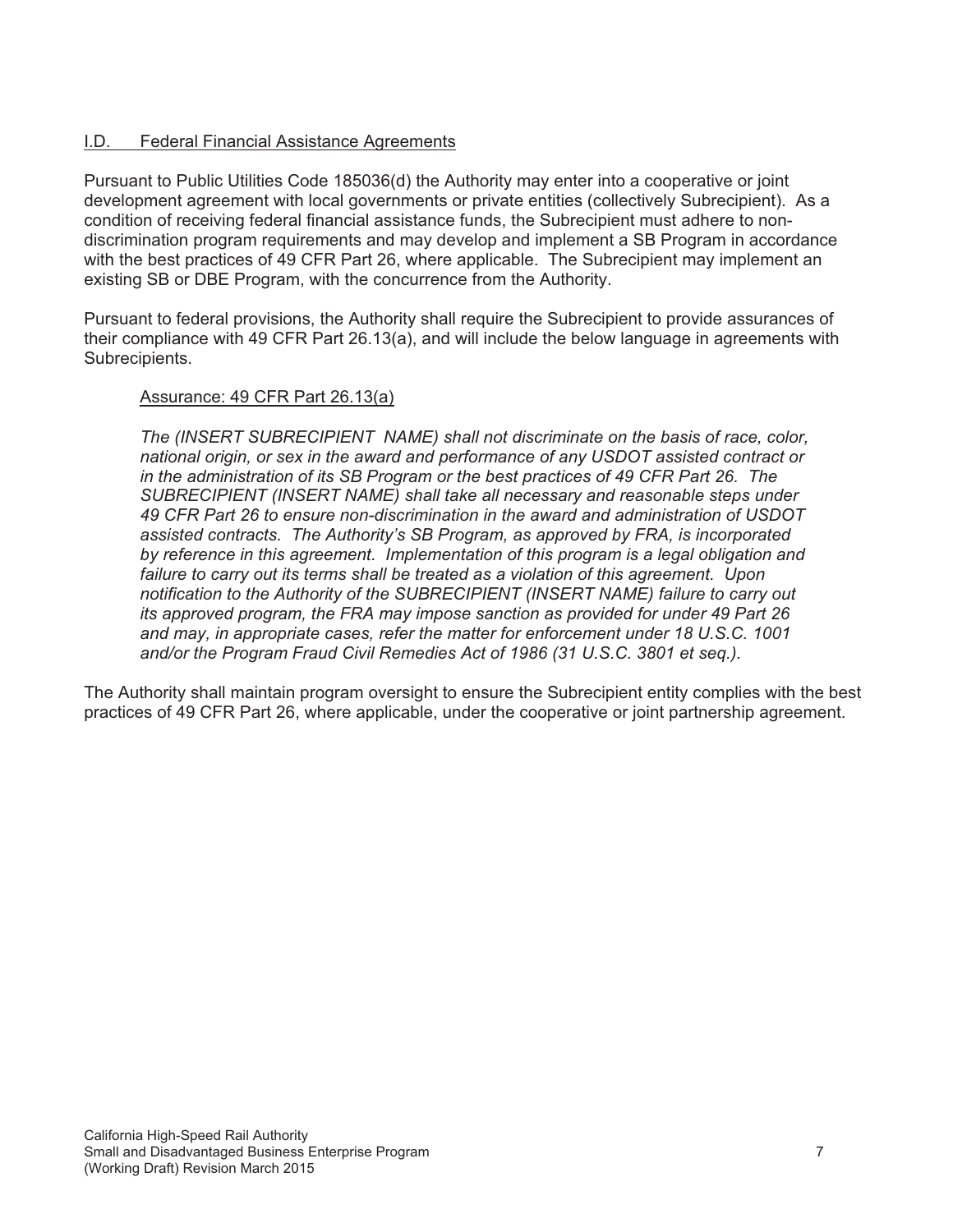## **IV. SUBPART D: GOOD FAITH EFFORTS, AND COUNTING SB PARTICIPATION**

### **IV.A.** Overall Goal

The Authority has established an overall SB goal of 30 percent to be achieved through the utilization of small business concerns, in any combination and at any tier level. In order to be as inclusive as possible to small businesses, the Authority recognizes small business concerns to include certified:

Small Businesses (SB) Disadvantaged Business Enterprises (DBE) Disabled Veteran Business Enterprises (DVBE)

 $\blacktriangleright$  Microbusinesses (MB)

The SB Program has incorporated the best practices of 49 CFR Part 26, Section 26.41. On federally assisted contracts, the Authority established a 10 percent DBE goal, within the overall 30 percent SB goal. The 10 percent DBE goal is wholly race-neutral.

The SB Program has incorporated California Executive Order D-43-01; Public Contract Code 10115(c), and Military and Veterans Code 999 et. seq, as applicable. On federal assisted contracts, the Authority established a three (3) percent DVBE goal, within the overall 30 percent SB goal. On 100 percent State funded contracts; the Authority established a three (3) DVBE goal or an incentive as authorized by Military and Veterans Code 999 et. seq.

#### Business Industry Consultation

The Authority will provide its overall goal recommendation to the Authority Board, SBs, contracting industry and small business organizations for review, comment and consultation. Following this consultation, the Authority will post a notice of the proposed overall goal, informing the public that the proposed goal and its rationale are available for inspection during normal business hours at its principal office for a 30 day comment period. The notice shall include the address to which comments may be sent and business location where the proposed goal may be reviewed.

The Authority will exercise good faith efforts to meet the overall SB Program goals and objectives, in partnership with its Contractors and resource partners.

#### Federal

For contracts with USDOT financial assistance that are received from an Operating Administration with Congressional regulatory authority to impose 49 CFR Part 26 in its entirety, the Authority shall establish an appropriate DBE goal for the individual projects and/or contracts in accordance with 49 CFR Part 26.

In the event the Authority is directed by the Operating Administration to operate in a race-conscious environment, the Authority will use DBE contract goals to meet any portion of the overall goal the Authority does not foresee being able to meet using race-neutral measures. Contract goals are established to cumulatively result in meeting any portion of the Authority's overall goal that is not projected to be met through the use of race and gender neutral measures over the period to which the overall goal applies.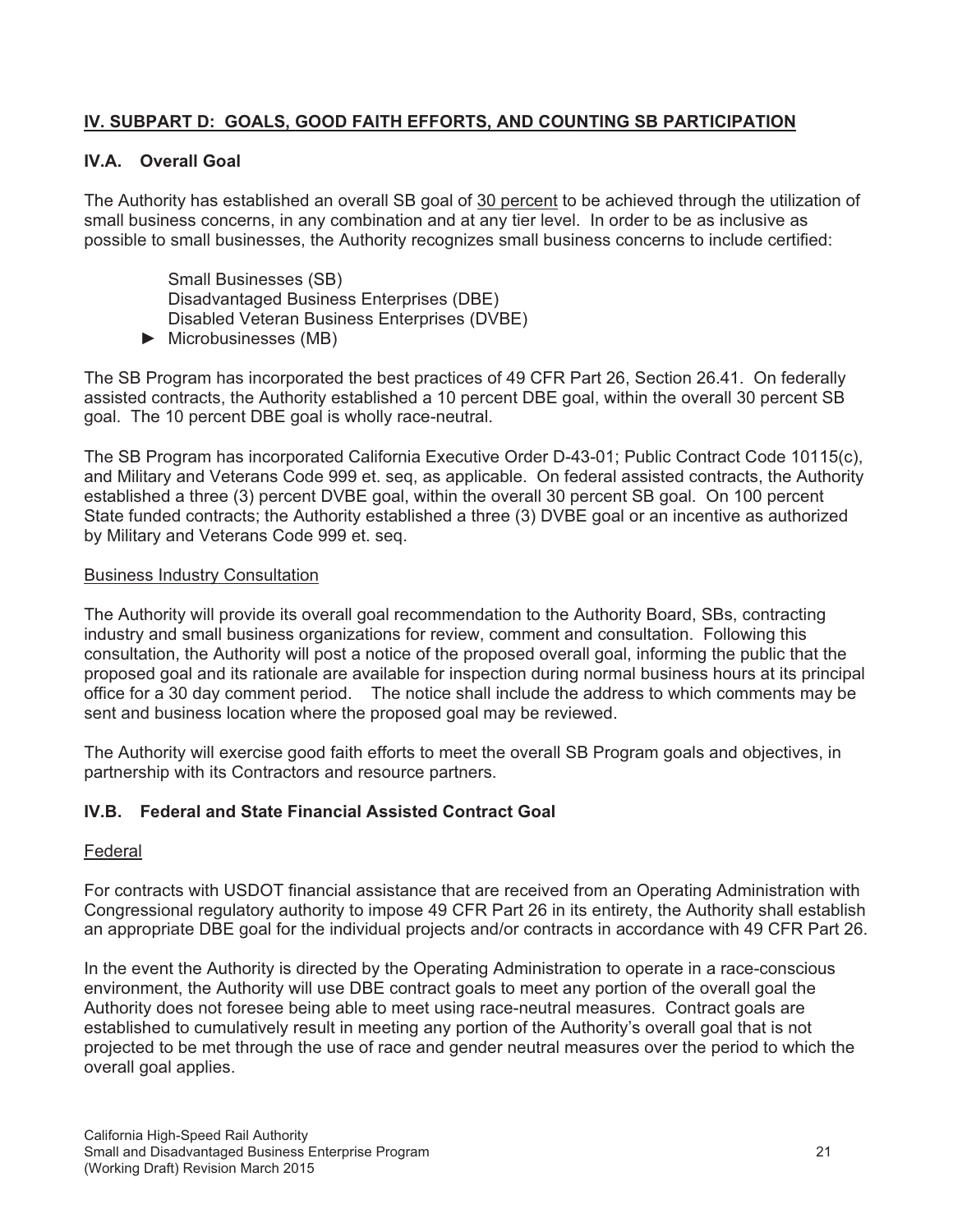#### **State**

For 100 percent State funded contracts, the Authority has established a three (3) percent DVBE goal requirement as authorized by Military and Veterans Code 999 et. seq. Contractors are required to meet the DVBE goal requirement and are encouraged to make efforts to retain SB and DBEs participation as well.

## **IV.C. Good Faith Efforts (Pre and Post Award)**

The Authority and its Contractors, as good business stewards, will exercise good faith efforts to meet the Authority's overall SB goal as outlined in this SB Program, including developing innovative contracting strategies and providing necessary supportive services to promote and ensure the success of SBs in all aspects and phases of the Authority's contracting program. At this time, the Authority will administer the SB Program in a race and gender neutral environment.

The Authority and its Contractors are to employ good faith effort strategies towards ensuring that SBs have the maximum practicable opportunity to participate in the Authority's State and federally-assisted contract opportunities. The following good faith effort strategies are not inclusive of all the efforts expected to ensure SB Program goals and objectives are met:

Select sufficient portions of the work to be performed by SBs, in order to increase the likelihood that the SB goal will be achieved . This includes, where appropriate, breaking out contract work items into economically feasible units to facilitate SB utilization, even when the Contractor might otherwise prefer to perform these work items with its own forces. This may include w here possible, establishing flexible timeframes for performance and delivery schedules in a manner that encourages and facilitates SB participation. Advertise and solicit subcontracting opportunities through all reasonable and available means, including written correspondence, fax, emails and telephone, to all SBs. Provide interested SBs with information about the contract scope in a timely manner and assist them in responding to the solicitation. Provide sufficient time for the SB to respond to the solicitation and take appropriate steps to follow up on the initial solicitation to the SBs. Host pre-bid conference or "Open House" to meet and greet with potential SBs who are interested in subcontracting opportunities. Select sufficient portions of the work to be performed by SBs, in order to increase the likelihood that the SB goal will be achieved. Provide interested SBs with information about the contract scope, construction plans, contract specifications and requirements of the contract in a timely manner to assists the SBs in responding to the solicitation with their offers. Negotiate in good faith with interested SBs. Seriously consider all SB sub bids, quotes, and proposals. Use good business judgment to consider a number of factors in negotiating with SBs. However, the fact that there may be some additional costs involved in finding and using SBs is not in itself sufficient reason to fail to meet the SB goals, as long as such costs are reasonable. An insufficient good faith effort is the rejection of the SB because its quotation for the work was not the lowest received. However, nothing in this section shall be construed to require the Contract to accept unreasonable quotes. Offer to assist SBs in obtaining bonding, lines of credit, equipment, supplies, materials or related assistance or services. Use available resources, i.e., Chambers of Commerce, minority, women business, disabled veteran business organizations, government agencies or other groups to identify SBs.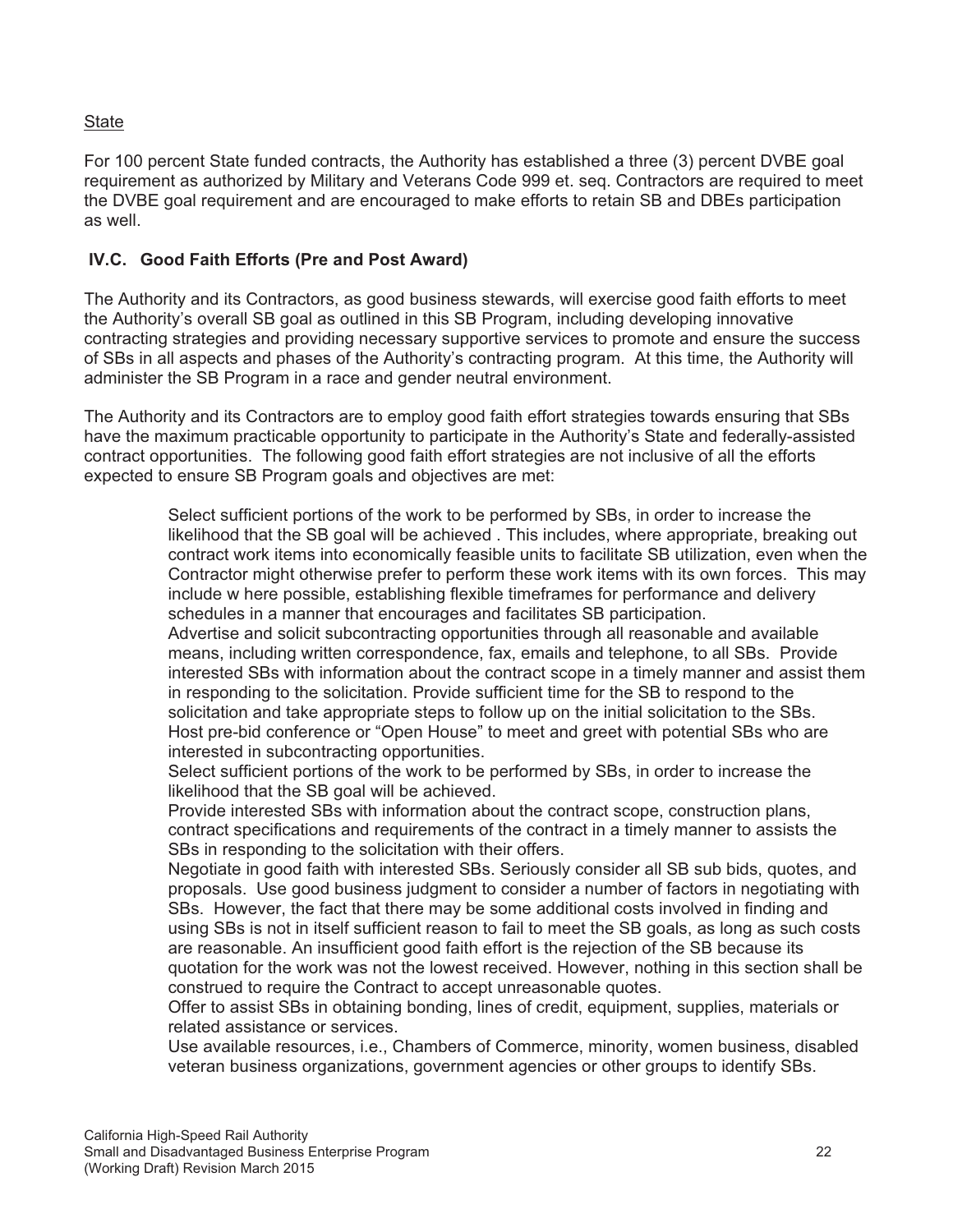Conduct outreach and networking forums and related activities on an ongoing basis to inform SBs of viable subcontract opportunities.

The Contractor's pre-award good faith efforts documentation shall be presented and included in the Contractor's Small Business Performance Plan.

#### Good Faith Efforts Towards SB Participation (Post Award)

As good business stewards to ensure SB utilization during the term of the contract, the selected Contractors shall continue to make good faith efforts to ensure SBs have an opportunity to successfully perform on the contract and that the Contractor meets its SB goal. These post award efforts include but are not limited to:

- 1. Negotiate in good faith in attempt to finalize and execute a subcontract agreement with the SB committed to in the bid/proposal.
- 2. Seek out and utilize additional SB suppliers and subcontractors when the Contractor is below participation levels to meet the overall goals and objectives.
- 3. Continue to provide assistance to SB subcontractors or suppliers in obtaining bonding, lines of credit, etc.
- 4. Notify a SB in writing of any potential problem and attempt to resolve the problem prior to formally requesting the Authority's approval to substitute the SB.
- 5. Ensure timely payment of all monies due and owed to SBs, subcontractors and suppliers in strict conformance with prompt payment and retainage provisions, as set forth in the SB Program, State statutes and federal regulations.
- 6. Not terminate an approved SB for convenience to perform the work with the Contractor's own work forces or those of an affiliate, without the prior written consent from the Authority.
- 7. Make good faith efforts to find another SB subcontractor to substitute for the original SB if the SB was terminated for cause and approved by the Authority, or fails to complete its designated scope of work on the contract for any reason. Refer to Section IV, Subpart D: Item F for steps to comply with the substitution and or termination of a listed SB.
- 8. Commensurately add or subtract from the respective total subcontract amount the dollar amount of Change Orders or any other contract modifications that increase or decrease the work area in which SB utilization has been committed. Revised total contract dollar values shall be reflected in the month SB Utilization report submitted to the Authority with supporting evidence of an approved change.
- 9. Encourage major subcontractors to meet the SB goal on their lower tier agreements and report attainments to the Contractor for the monthly SB utilization report. Encourage major subcontractors to demonstrate compliance with the post-award good faith efforts to assist the Contractor achieve the SB goal.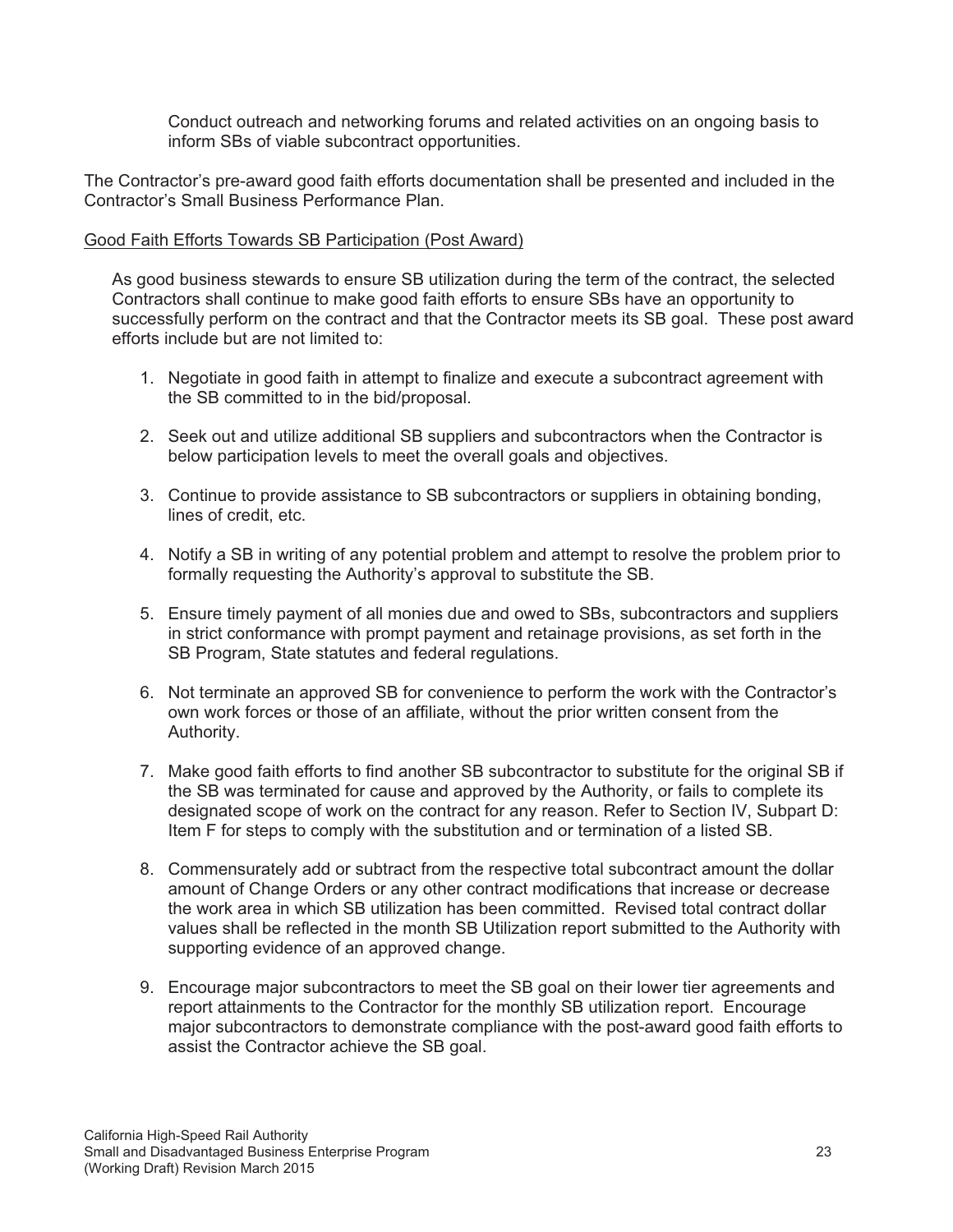#### State Funded Contracts

 $\overline{1}$ 

 $\overline{3}$ 

On 100 percent State funded contracts, the good faith efforts procedures are not applicable when a DVBE goal is established. The DVBE contract requirements under Military and Veterans Code 999 et. seq. will prevail in the application of an appropriate DVBE goal or incentive where applicable, on a 100 percent State funded contract.

The Authority may elect to apply State statutory Small Business Options to encourage SB participation and therefore provide appropriate small business preferences.

#### Federal Financial Assisted Contract Good Faith Efforts

For federal financial assisted contracts with Congressional regulatory authority to apply 49 CFR Part 26 in its entirety, the Authority will instruct prospective Bidders and Offerors to enlist the following Good Faith Effort steps to demonstrate responsiveness to the objectives set forth in 49 CFR Part 26. The Authority reserves the right to employ the following minimum standards in evaluating the Bidders or Offerors demonstration of good faith efforts under the Authority's SB Program:

#### ATTENDANCE AT PRE-BID CONFERENCE/JOB WALK **1 ATTENDANCE AT PRE-BID CONFERENCE/JOB WALK**

**Effort:** Attendance at pre-bid proposal conference and job walk, if held by the Authority (or the Bidder/Offeror for subsequent subcontract bid packages it lets), to solicit the interest of certified SB/DBEs who have the capability to perform the work on the contract.

**Evidence:** Name, title and date of person(s) attending, to be verified by conference sign-in sheet.

#### **IDENTIFICATION OF SCOPE OF WORK FOR SUBCONTRACTS IN ORDER 2 IDENTIFICATION OF SCOPE OF ITO MEET THE PROJECT GOAL TO MEET THE PROJECT GOAL**

**Effort:** Selecting portions of the work that can be subcontracted to SB/DBEs in order to increase the likelihood that the overall SB/DBE goal will be achieved. This includes, where appropriate, breaking out contract work items into economically feasible units to facilitate SB/DBE utilization, even when the Bidder/Proposer might otherwise prefer to perform these work items with its own forces.

**Evidence:** Identifying the scope of work the Bidder/Offeror intends to perform with its own workforce and identifying the subcontracting items the Bidder/Offeror made available to SB/DBEs to meet the established SB/DBE goal.

#### ADVERTISEMENT OF SUBCONTRACTING OPPORTUNITIES **3 ADVERTISEMENT OF SUBCONTRACTING OPPORTUNITIES**

**Effort:** Advertisements in trade association publications and disadvantaged/minority and women business focused media. Advertisements must identify specific subcontracting opportunities being solicited, project name and location, Bidder/Offeror contact person including name, address, phone, fax, e-mail and bid solicitation submittal due date. Advertisements should appear a minimum of 14 days prior to bid due date.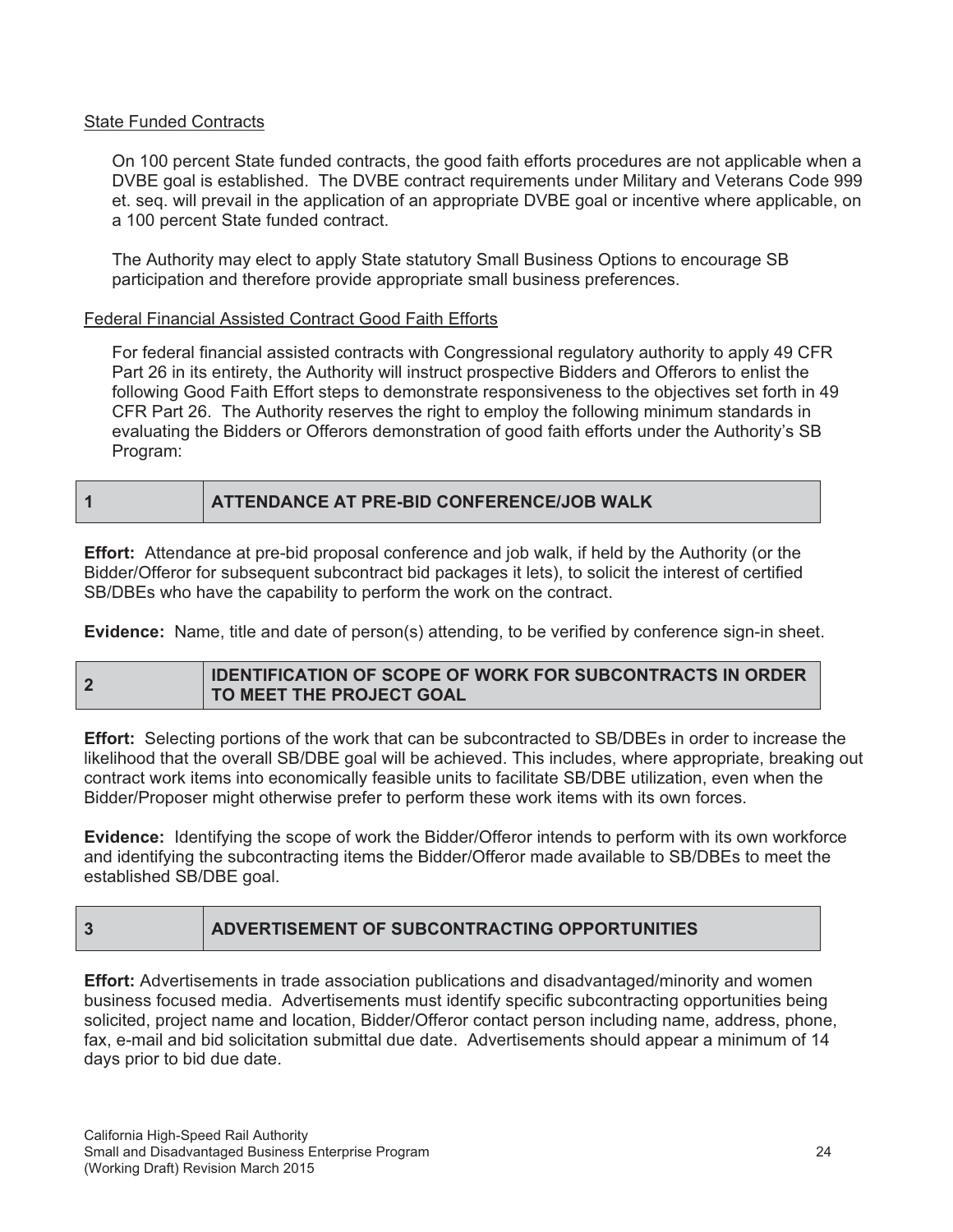**Evidence:** As verification of publication, Bidder/Offeror must provide a listing of advertisements placed, including copies of advertisement tear sheets and/or proof of publication containing at minimum the information specified above.

#### **WRITTEN REQUESTS FOR BIDS/PROPOSALS**  $\overline{\mathbf{4}}$ **4 WRITTEN REQUESTS FOR BIDS/PROPOSALS**

**Effort:** Provision of written notices to the maximum number of SB/DBE firms to solicit interest *for each subcontracting area identified sufficient to meet the established goal*. Notices should be issued at least 14 days prior to bid submittal due date.

**Evidence:** Copy of the solicitation letter, list of recipients grouped by each identified subcontracting area, including name, address, and phone number, date contacted for all SB/DBE firms *for each subcontracting area identified* and identification of mode of communication (letter or fax), including corresponding copies of letters and/or fax confirmations.

#### **SOLICITATION FOLLOW-UP 5 Solicitation Following Following Following Following Following Following Following Following Following Following**

5

**Effort:** Subsequent efforts to solicit SB/DBEs within all available *subcontracting areas*. The follow-up solicitation should occur within a reasonable time of the initial solicitation, in order to allow the Bidder/Offeror to solicit additional SB/DBEs and identify additional subcontractable items to draw greater interest and subbids.

**Evidence:** Bidder/Offeror must determine with certainty if the SB/DBEs initially solicited are interested by taking appropriate steps to follow up on initial solicitations**.** Documentation should include:

- (a) Names, addresses and telephone numbers of SB/DBEs contacted by each subcontracting area identified/solicited;
- (b) Description of information timely provided to SB/DBEs regarding plans and specifications for portions of the scope of work to assist SB/DBEs in responding to the solicitation; and
- (c) Statement of justification re: unsuccessful solicitation of SB/DBEs.
- (d) Description of additional efforts the Bidder/Offeror made to encourage greater interest from SB/DBEs to submit subbids.
- 6 **NEGOTIATION IN GOOD FAITH 6 NEGOTIATION IN GOOD FAITH**

**Effort:** Negotiating in good faith with interested SB/DBEs to facilitate SB/DBE utilization. Utilize a sound basis for selection and/or rejection of SB/DBE subbids/proposals.

**Evidence:** Evidence of such negotiation includes the names, addresses, and phone numbers of all subcontractors (SB/DBEs and non-SB/DBEs) who submitted bids; copies of subbids for each portion of work solicited; and stated reasons for choice of subcontractor. (Barring lack of qualifications to perform work, only significant price differences of 10 percent (an applicable regulatory guideline) between the selected firm and rejected SB/DBE firms' proposed costs would be considered as valid cause for rejecting subbids.

#### PERFORMANCE OF OTHER BIDDERS/PROPOSERS IN MEETING THE **PERFORMANCE OF OTHER BIDDER GOAL SB/DBE GOAL**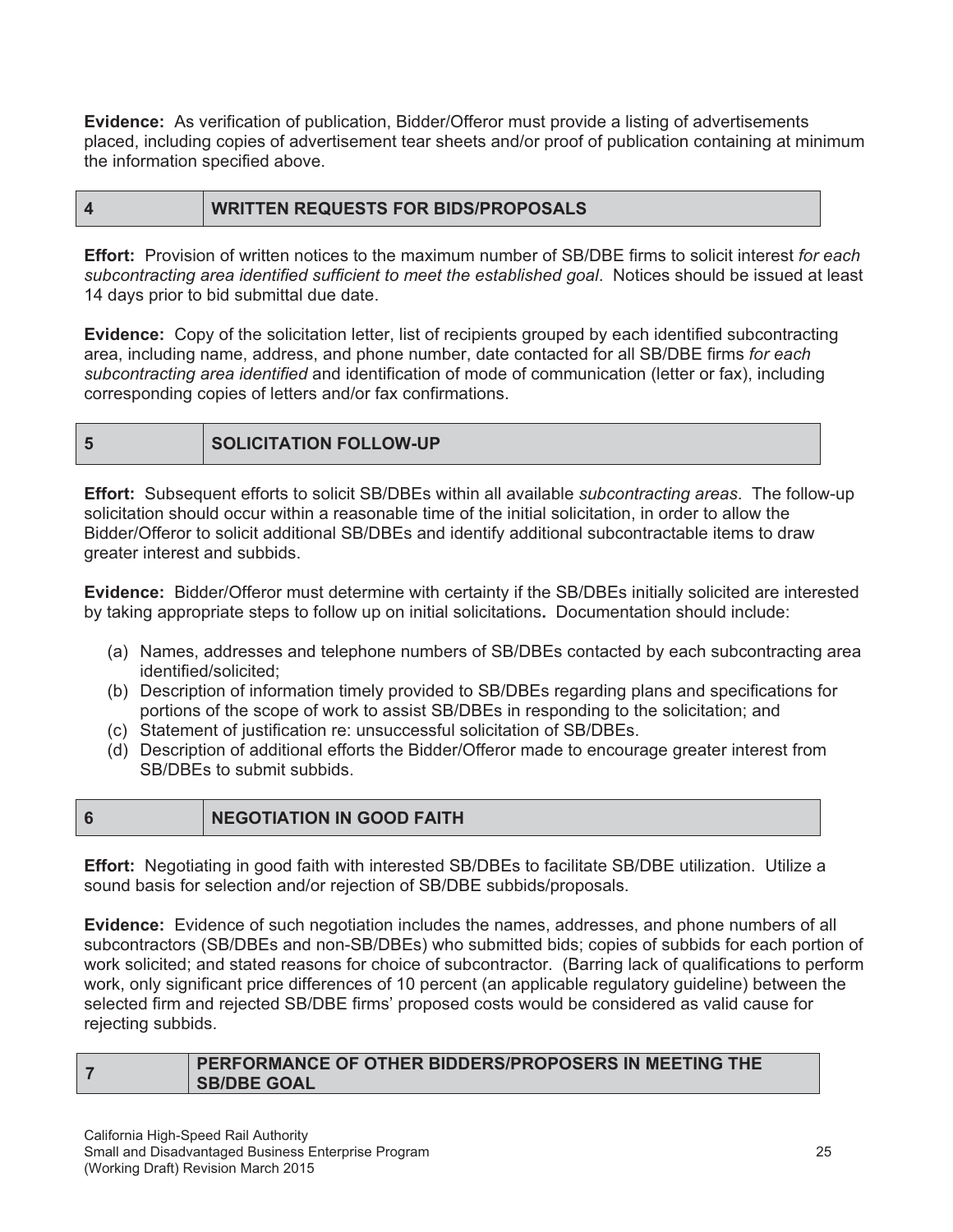**Effort:** In determining whether the low Bidder/Offeror has made adequate efforts to meet the SB/DBE goal, the Authority, as appropriate, will take into account the performance of other level Bidders/Proposers in meeting the established contract-specific goal requirements.

**Evidence:** The individual Bidder/Offeror must meet or exceed the average SB/DBE utilization obtained by the three (3) low responsive Bidders/Offerors to adequately demonstrate that the apparent successful Bidder/Offeror has taken all reasonable efforts towards meeting the contract-specific goal.

## **8 PROVISION OF ASSISTANCE TO DBEs TO OBTAIN BONDING, LINES OF CREDIT AND/OR INSURANCE**

**Effort:** Provision of assistance to interested SB/DBEs in obtaining bonding, lines of credit, and/or insurance as required by the Bidder/Offeror.

**Evidence:** Brief description of the type of assistance provided by the Bidder/Offeror to interested SB/DBEs in obtaining bonding, lines of credit and/or insurance.

#### $9$ **9 UTILIZATION OF COMMUNITY OUTREACH SERVICES**

**Effort:** Utilization of outreach services available within the DBE community, including construction/consultant groups, local, State and federal SB/DBE offices and other organizations that provide assistance in the recruitment and placement of SB/DBEs.

**Evidence:** Copies of letters, faxes, telephone logs, etc., used to contact organizations, which include the names of organizations/groups, dates, names of contacts, and telephone numbers; and copies of correspondence received from these entities acknowledging contact. The Bidder/Offeror must document outreach to a minimum of ten (10) organizations/groups.

#### Verification of Good Faith Efforts.

Only those efforts made prior to bid/offer will be considered in evaluating adequate efforts to meet the goal. Failure to submit the required documentation by the time specified may be grounds for finding the bid/proposal to be non-responsive.

## **IV.D. Counting SB Participation**

The standards of crediting SB utilization will be in conformance with meeting the Commercially Useful Function (CUF) standards as defined under Subpart A: General Requirements, Section B. Definitions. The Authority and its Contractors shall only count firms who are certified by a recognized Certifying Agency and when the SB is also performing a CUF. The Authority will follow the best practices in 49 CFR Part 26.53 to count DBE participation toward meeting a goal. Each DBE firm must be certified in a NAICS code applicable to the kind of work the firm would perform on the contract;

While the Authority is not a SB/DVBE/DBE certifying agency, the Authority recognizes the SB certifications from the California Unified Certification Program, California DGS and the Small Business Administration 8(a) program. Refer to SB/DVBE/DBE Directories in Subpart C: Administrative Requirements for the Certifying Agencies webpages.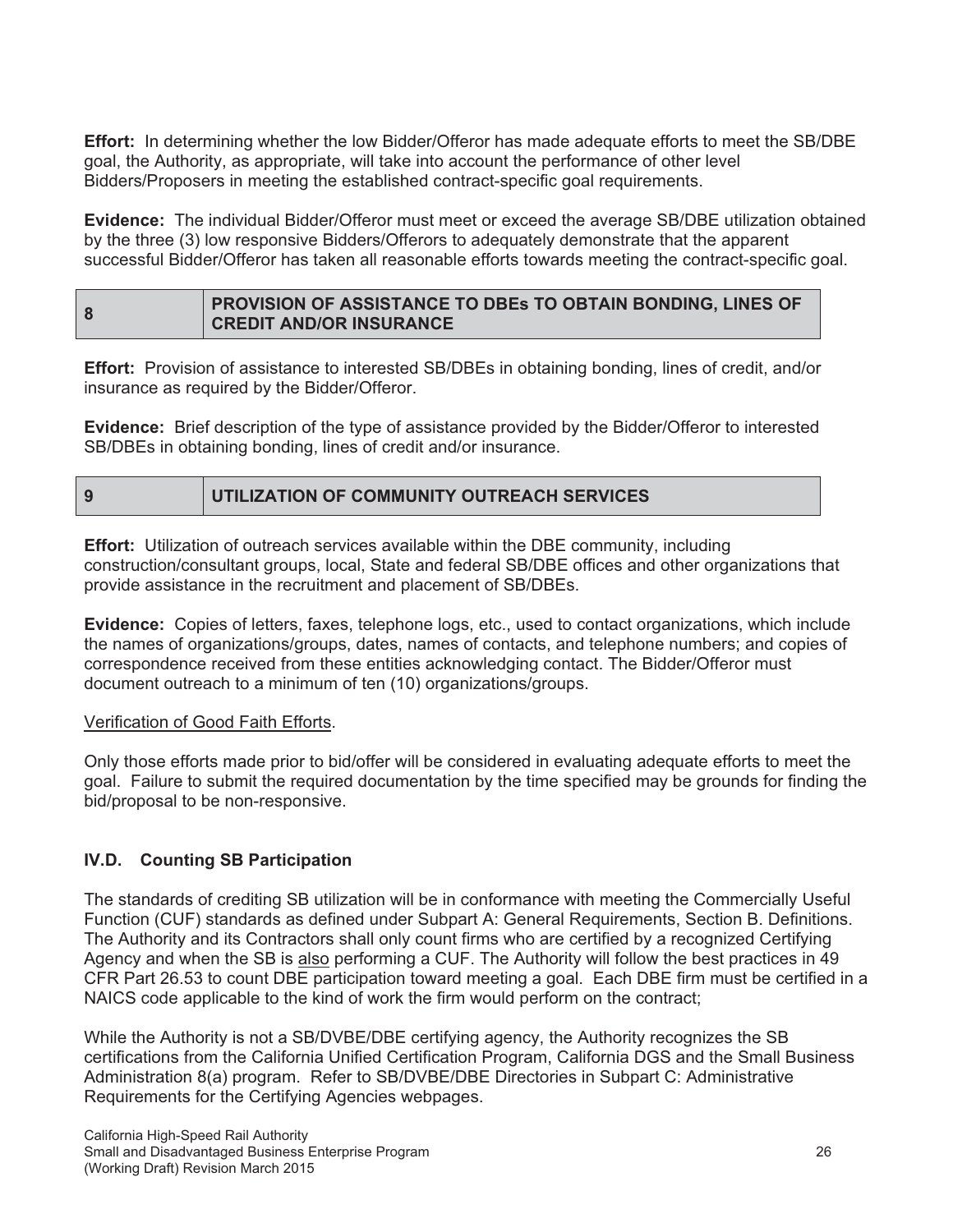In order for the Authority to count and verify the Contractor's SB participation, the Contractor shall submit the following information along with the SB Performance Plan and SB Utilization Report:

- 1. The names and addresses of each SB that will participate in the contract;
- 2. A description of the work that each SB will perform;
- 3. The NAICS code for the work to be performed by a DBE
- 4. The dollar amount of the utilization of each SB; and
- 5. Written and signed documentation of confirmation from the SB that it is participating in the contract and whose utilization will count towards the contract goal.

The Authority will use the SBs' information to determine the SBs' certification and conformance with performing a CUF.

#### Small Business Counting and CUF

The Authority shall only count SB utilization towards the goals, where applicable, when the SB provides evidence of its certification and is performing a commercially useful function, as defined under Subpart A: General Requirements, Section B: Definitions.

The following guidelines apply in calculating SB utilization toward meeting the goal in collective consideration of Government Code 14837, California Code of Regulations § 1896.4(h), Military and Veteran Code 999(b) (5) and the best practices of 49 CFR Part 26.53 and 26.55, as applicable:

- a) Only work proposed to be performed by a SB's own work forces (including cost of supplies, materials and equipment leases) obtained by the SB for the work of the contract, except supplies and equipment the subcontractor purchases and/or leases from the Contractor or its affiliate. To count DBE participation toward meeting a goal, each DBE firm must be certified in a NAICS code applicable to the kind of work the firm would perform on the contract;
- b) When a SB subcontracts part of the work of its contract to another firm, the value of the subcontracted work may be counted toward SB goals only if the SB subcontractor is itself a certified SB. Work that a SB subcontracts to a non- SB firm does not count toward SB goals. A SB should perform at least 30 percent of the total cost of its contract with its own workforce.
- c) In instances of joint venture, the joint venture may only count toward its SB goal the portion of work proposed to be performed by the SB partnering firm, which meets certification, ownership and control standards.
- d) A Contractor may count toward its SB goal, only expenditures to firms that are proposed to perform a commercially useful function on that contract. A SB performs a commercially useful function when it is responsible for execution of the work of the contract and is carrying out its responsibilities by actually performing, managing and supervising the work involved.
- e) A Contractor may count toward its SB goal, 100 percent of its expenditures for materials and supplies required under the contract and obtained from a SB regular dealer or a SB manufacturer. For purposes of this section, a manufacturer is a firm that operates or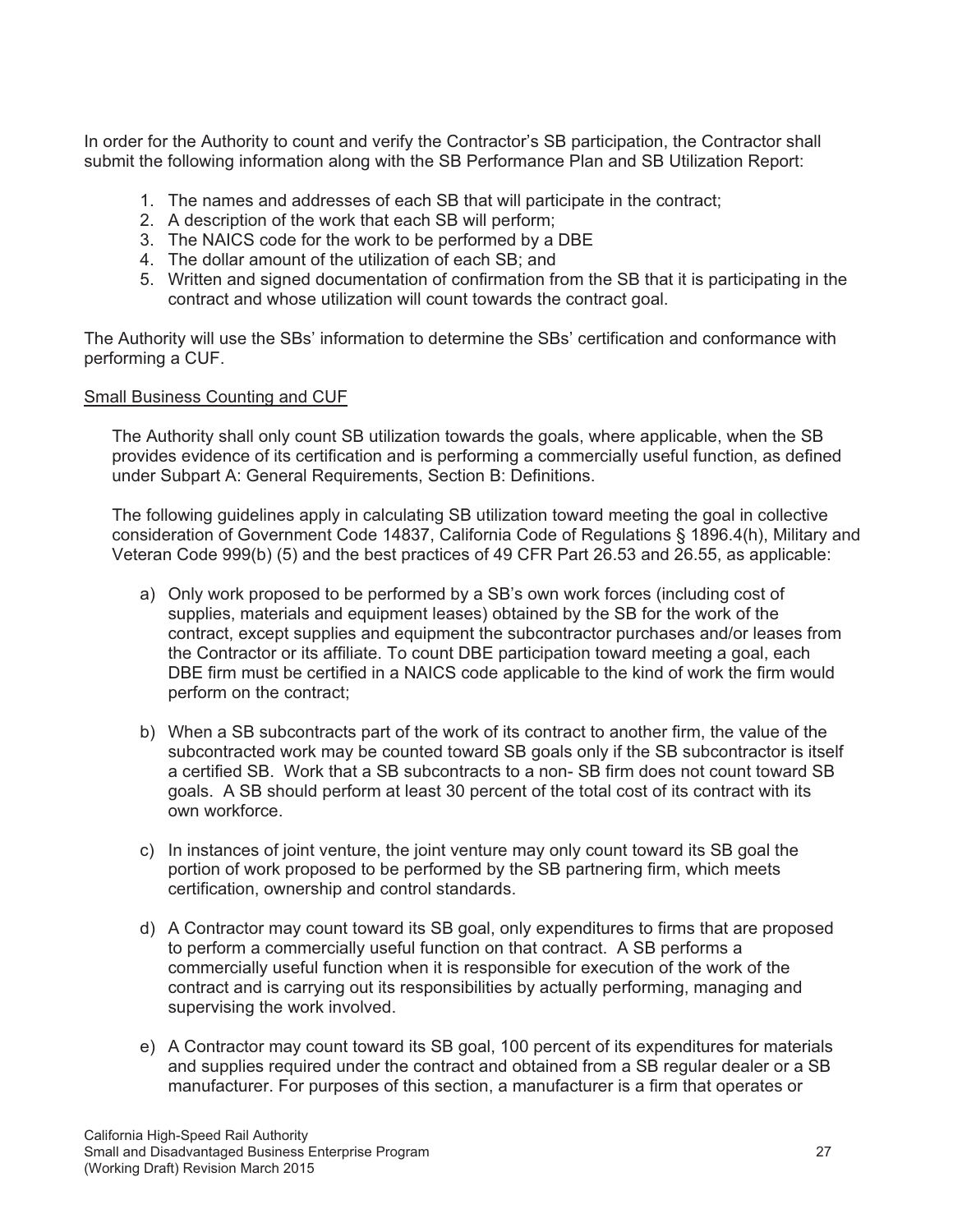maintains a factory or establishment that produces on the premises the materials and supplies obtained by the Contractor. A regular dealer is a firm that owns, operates or maintains a store, warehouse or other establishment in which the materials or supplies required for performance of the contract are bought, kept in stock and regularly sold to the public in the usual course of business.

- f) A Contractor may count towards its SB goal, fees and commissions paid to SB firms that are not manufacturers or regular dealers, provided that the fees or commissions are determined to be reasonable and not excessive, as compared to fees customarily allowed for similar services.
- g) Special Provisions for Trucking The Contractor may count towards its goal, all transportation services provided by SB trucking firms, who can demonstrate control of trucking operations for which it seeks credit and it owns, insures and operates, using drivers it employs in the performance of the contract. The SB must itself own and operate at least one fully licensed, insured and operational truck used on the contract. The SB trucking firm may lease trucks from another SB firm, including an owner-operator who is certified as a SB. The SB who leases trucks from another SB receives credit for the total value of the transportation services the lessee SB provides on the contract. The SB may also lease trucks from a non- SB firm, including an owner-operator. The SB who leases trucks from a non- SB is entitled to credit only for the fee or commission it receives as a result of the lease arrangement. The SB does not receive credit for the total value of the transportation services provided by the lessee, since these services are not provided by a SB.
- h) In cases where the SB certification has ceased during the performance period of the contract, the Contractor will continue to report the dollar value of the worked performed to the Authority on the monthly SB Utilization report.

#### Failure to Demonstrate Performance of a CUF

A SB who fails to demonstrate performance of a CUF when bidding as a Prime Contractor or subcontract will result in not counting as a SB towards the goal.

In collective consideration of Government Code 14842, Public Contract Code § [10115.10](http://www.hsr.ca.gov/) (a) (1), Military and Veteran Code 999 and the best practices of 49 CFR Part 26.107(a), the following may be imposed on a business that obtains SB certification by having given incorrect, incomplete or fraudulent information and has been awarded a contract because of its affiliation as a certified SB to which it would not have been awarded otherwise:

- 1. Pay to the State any difference between the contract amount and what the State's costs would have been if the contract had been properly awarded.
- 2. Pay to the awarding State agency and the department an amount that is equal to the costs incurred to investigate the small business certification.
- 3. Be assessed a penalty in an amount of not more than ten (10) percent of the amount of the contract involved.
- 4. The SB will be suspended from business with the State for a period of not less than 3 years and not more than 10 years.
- 5. Initiate suspension or debarment proceedings against the SB under 2 CFR Parts 180 and 1200.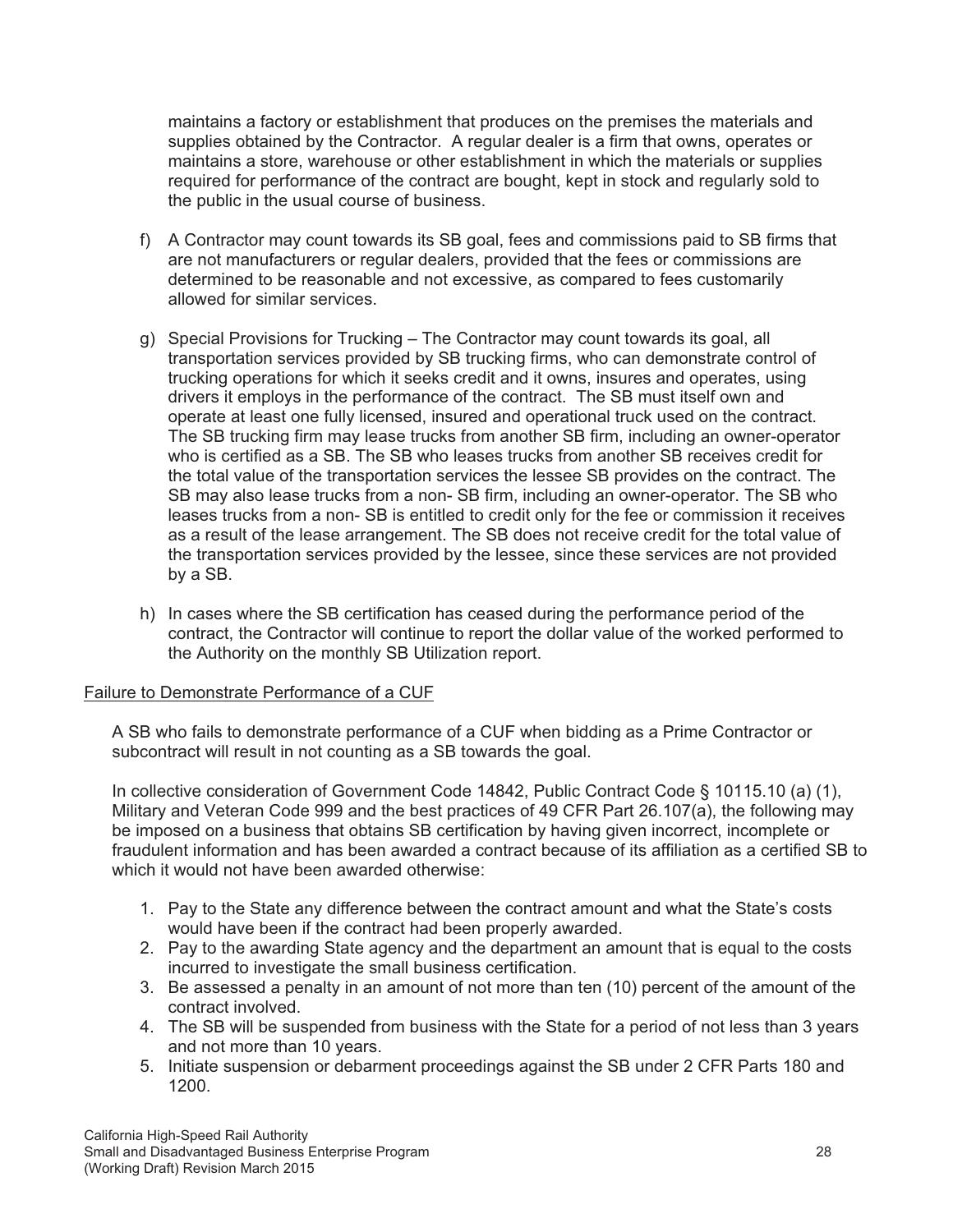6. Material breach of contract which may result in termination of the contract or other remedy that the Authority deems appropriate.

#### IV.E. Substitution or Termination of a SB on a Contract **IV.E. Substitution or Termination of a SB on a Contract**

The Authority requires that a Contractor, or its subcontractors, not substitute or terminate a SB without the Authority's prior written consent. This includes, but is not limited to, instances in which a Contractor or its subcontractors seek to perform work originally designated for a SB with its own forces or those of an affiliate, a non-SB, or with another SB not originally listed on the award.

The Authority shall enforce the provisions of Public Contract Code § 4107 Subletting and Subcontracting et seq., where applicable, and the provisions in Military and Veterans Code § 999.5 for proposed substitution of a DVBE where a DVBE goal is established.

The Authority will provide written consent only if it agrees, for reasons stated in the written justification for substitution/termination request, that the Contractor and its subcontractor has good cause to substitute or terminate the subcontractor. For purposes of this section, good cause includes the following circumstances:

- - The listed subcontractor, after having had a reasonable opportunity to do so, fails or refuses to execute a written contract for the scope of work specified in the subcontract's bid and at the price specified in the subcontractor's bid; when that written contract, based upon the general terms, conditions, plans and specifications for the project involved or the terms of that subcontractor's written bid, is presented to the subcontractor by the Contractor.
- $\bullet$ The listed subcontractor becomes insolvent or the subject of an order for relief in bankruptcy.
- -The listed subcontractor fails or refuses to perform the work of its subcontract.
- - The listed subcontractor fails or refuses to meet the Contractor's bond requirements, as set forth in Public Contract Code § 4108.
- $\bullet$  The Contractor demonstrates to the Authority, subject to the further provisions set forth in Section 4107.5, that the name of the subcontractor was listed as a result of an inadvertent clerical error.
- -The listed subcontractor is not licensed pursuant to the Contractor's License laws.
- - The Authority determines that the work performed by the listed subcontractor is substantially unsatisfactory and not in substantial accordance with the plans and specifications, or the subcontractor is substantially delaying or disrupting the progress of the work.
- The listed subcontractor is ineligible to work on public works projects pursuant to Section 1777.1 or 1777.7 of the Labor Code.
- -The Authority determines that a listed subcontractor is not a responsible contractor.
- The listed subcontractor voluntarily withdraws from the project and provides written notice of its withdrawal.
- Other documented good cause that compels the substitution or termination of the subcontractor. Provided that good cause does not exist, if the Contractor seeks to substitute or to terminate a subcontractor it relied upon to obtain the contract so that the Contractor can self-perform the work for which the subcontractor was engaged or so that the Contractor can substitute another subcontractor after contract award.

Prior to approval of the Contractor's request for the substitution, the Authority shall give notice in writing to the subcontractor of the Contractor's request to substitute and of the reasons for the request. The notice shall be served by certified or registered mail to the last known address of the subcontractor. The listed subcontractor who has been so notified has five (5) working days within which to submit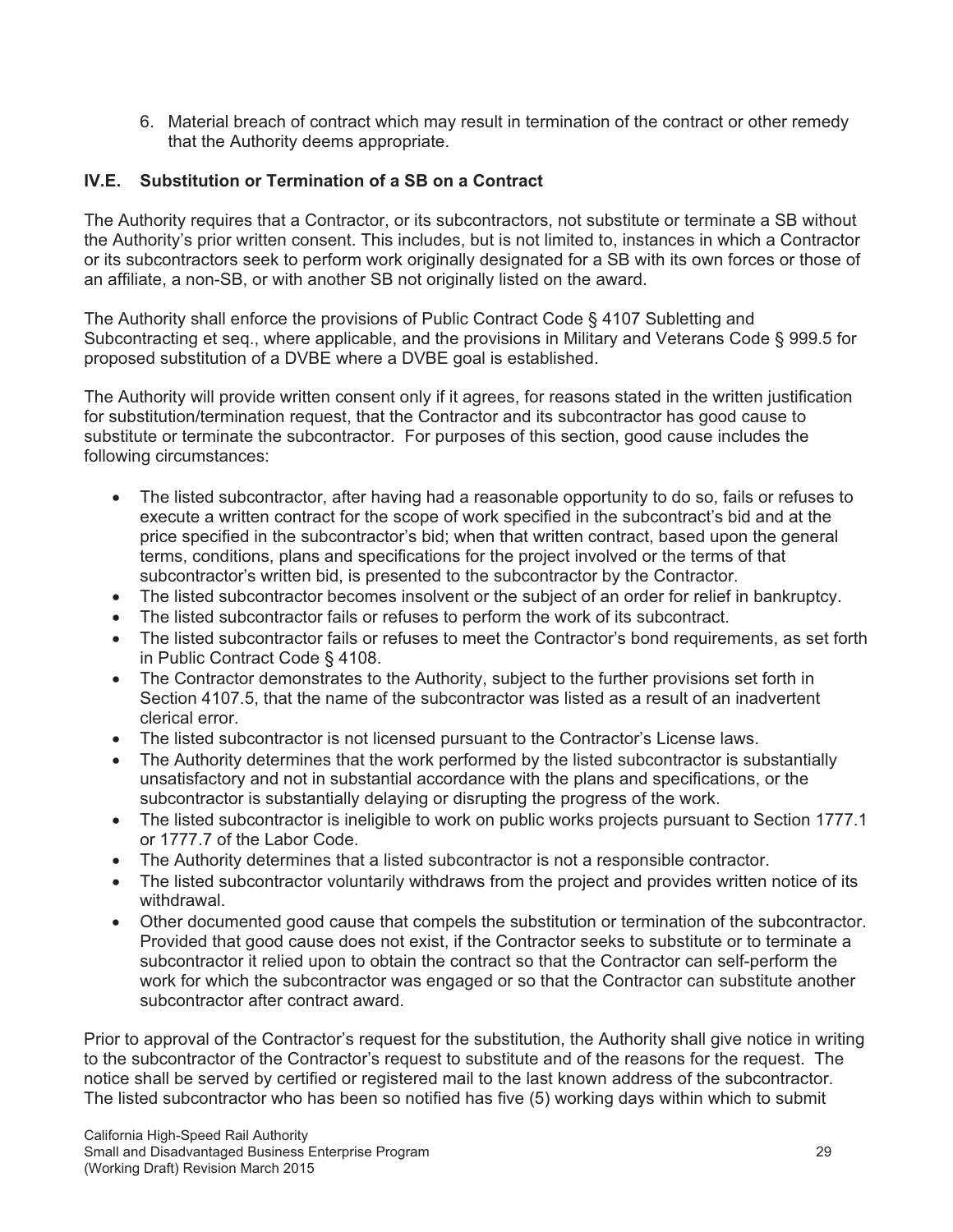written objections to the substitution to the Authority. Failure to file these written objections constitutes the listed subcontractor's consent to the substitution.

If written objections are filed, the Authority shall give notice in writing at least five (5) working days to the listed subcontractor of a hearing by the Authority on the Contractor's request for substitution.

On 100 percent State funded contracts, a Contractor may, subject to the approval of the DGS, to replace a DVBE identified by the Contractor in its bid or offer, pursuant to subdivision (a) of Military and Veterans § 999.5, with another DVBE. As an added step to ensure that Contractors honor their commitments to use DVBE subcontractors and meet the commitment levels identified in the contract award, the following, or similar, language is to be included into the solicitations and resulting subcontract documents:

"*After award of a contract, the successful Contractor must use the DVBE subcontractor(s) and/or supplier(s) proposed in their bid or offer to the State unless a substitution is requested and is approved by the awarding department and the Department of General Services. The California Code of Regulations Title II section 1896.64(c) and Public Contract Code § 4107 (for Public Works) provide the current requirements for awarding departments to approve the substitution of a DVBE subcontractor."* 

*"Contractor understands and agrees that should award of this contract be based in part on their commitment to use the Disabled Veteran Business Enterprise (DVBE) subcontractor(s) identified in their bid or offer, per Military and Veterans Code § 999.5 (e), a DVBE subcontractor may only be replaced by another DVBE subcontractor and must be approved by the DGS. Changes to the scope of work that impact the DVBE subcontractor(s) identified in the bid or offer and approved DVBE substitutions will be documented by contract amendment. Failure of Contractor to seek substitution and adhere to the DVBE utilization level identified in the bid or offer may be cause for contract termination, recovery of damages under rights and remedies due to the State, and penalties as outlined in Military and Veterans Code § 999.9; Public Contract Code (PCC) § [10115.10,](http://www.hsr.ca.gov/) or PCC § 4110 (applies to public works only)."* 

The Authority shall follow the processes set forth in 2 CCR § 1894.64(c) and Public Contract Code § 4107 when a Contractor requests the substitution of a DVBE subcontractor with the added provisions that: 1) only another DVBE subcontractor shall be considered to replace a DVBE subcontractor, and 2) the awarding department shall obtain final approval to replace a DVBE subcontractor from the DGS.

Requests to replace a DVBE subcontractor must be amply documented to show that the replacement meets the criteria, as previously specified. Documentation may include, but is not limited to the request, confirmation of receipt of the request, the subcontractor's objection and request for hearing and the final Statement of Decision. Requests and resulting amendments generated by the DVBE subcontractor substitution should be timely so as not to unreasonably delay the Contractor's performance of the contract, resulting in potential claims against the Authority for delay damages. Requests are to be sent electronically to [osdshelp@dgs.ca.gov.](mailto:osdshelp@dgs.ca.gov)

#### Substitution or Termination of a Listed DBE on Federal Financial Assisted Contracts

For federal financial assisted contracts with Congressional regulatory authority to apply 49 CFR Part 26 in its entirety, the Authority will require a Contractor to make good faith efforts to replace a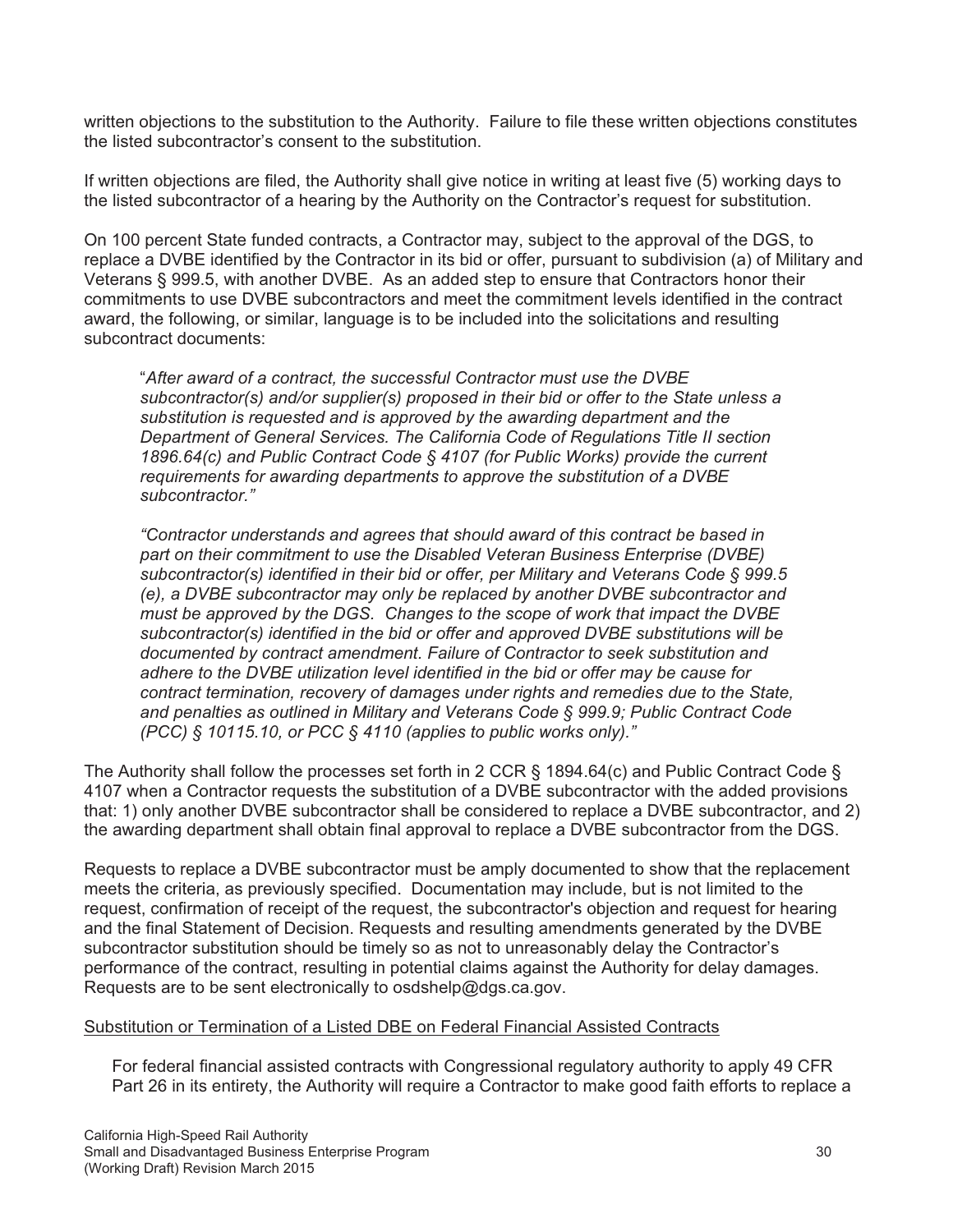DBE that is terminated or has otherwise failed to complete its work on a contract with another certified DBE, to the same extent needed to meet the overall or individual contract specific DBE goal as established. The Authority will require the Contractor to notify the Authority's SBLO immediately of the DBE's inability or unwillingness to perform and provide reasonable documentation.

The Contractor must first obtain the written consent of the Authority before any Contractor can act on the substitution of the DBE. The Authority will require the Contractor to provide copies of the new or amended subcontracts. If the candidate subcontractor to be substituted is not a DBE, the Authority also requires the Contractor to submit documentation of their good faith efforts to replace the DBE with another DBE of equivalent percentage in another work item.

A DBE subcontractor listed in the Contractor's commitment [as required by 49 CFR Part § 26.53] may be substituted or terminated only with the Authority's prior written consent for good cause should the DBE:

- fails or refuses to execute a written contract;
- fails or refuses to perform the work of its subcontract consistent with normal industry standards; good cause does not exist where failure or refusal to perform the work of the subcontract results from bad faith or discriminatory action of the Contractor;
- fails or refuses to meet reasonable, nondiscriminatory bond requirements;
- becomes bankrupt, insolvent or exhibits credit unworthiness;
- is ineligible to work because of suspension and debarment proceedings;
- is not a responsible subcontractor;
- voluntarily withdraws from the project and provides written notice of its withdrawal;
- $\bullet$  is ineligible to receive DBE credit for the type of work required;
- owner dies or becomes disabled and is unable to complete its work; or
- other documented good cause that compels termination.

Before requesting the Authority's consent for the proposed termination or substitution, the Contractor must give written notice of the proposal, including the reason for the request, to the DBE with a copy to the Authority. The DBE must be given five (5) days to respond. The notice period may be reduced if required by public necessity (e.g., safety).

In addition to post-award terminations, these provisions apply to pre-award deletions of or substitutions of SB firms put forward by Offerors in negotiated procurements.

When a SB or DBE subcontractor is terminated as provided in this subsection, or fails to complete its work on the contract for any reason, the Contractor will make good faith efforts to find another SB/DBE to substitute for the original SB/DBE. These good faith efforts shall be directed at finding another SB/DBE to perform at least the same amount of work under the contract as the SB/DBE that was terminated, to the extent needed to meet the original contract goal. The good faith efforts shall be documented and submitted within 7 days, which may be extended for an additional 7 days if necessary. The Authority will provide written confirmation to the Contractor stating whether or not good faith efforts have been demonstrated.

#### IV.F. Addition or Amendment of a SB on a Contract **IV.F. Addition or Amendment of a SB on a Contract**

The Authority requires that a Contractor, or its subcontractors, obtain the Authority's prior written consent to add a new SB or amend the subcontract of a current SB. The addition of a new SB or